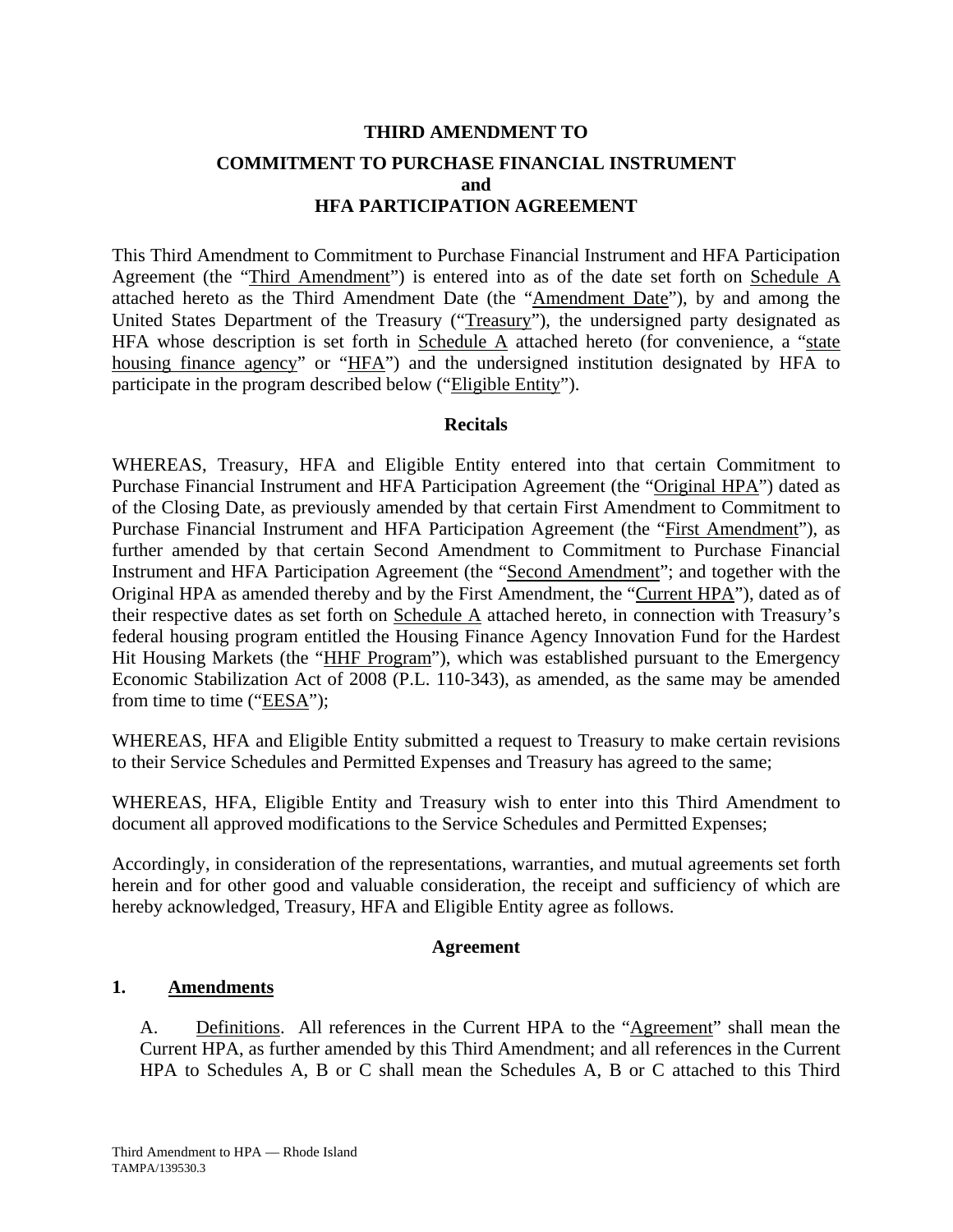Amendment. All references herein to the "HPA" shall mean the Current HPA, as further amended by this Third Amendment.

B. Schedule A. Schedule A attached to the Current HPA is hereby deleted in its entirety and replaced with Schedule A attached to this Third Amendment.

C. Schedule B. Schedule B attached to the Current HPA is hereby deleted in its entirety and replaced with Schedule B attached to this Third Amendment.

D. Schedule C. Schedule C attached to the Current HPA is hereby deleted in its entirety and replaced with Schedule C attached to this Third Amendment.

## **2. Representations, Warranties and Covenants**

A. HFA and Eligible Entity. HFA and Eligible Entity, each for itself, make the following representations, warranties and covenants to Treasury and the truth and accuracy of such representations and warranties and compliance with and performance of such covenants are continuing obligations of HFA and Eligible Entity, each as to itself. In the event that any of the representations or warranties made herein cease to be true and correct or HFA or Eligible Entity breaches any of its covenants made herein, HFA or Eligible Entity, as the case may be, agrees to notify Treasury immediately and the same shall constitute an Event of Default under the HPA.

(1) HFA and Eligible Entity each hereby certifies, represents and warrants as of the date hereof that each of the representations and warranties of HFA or Eligible Entity, as applicable, contained in the HPA are true, correct, accurate and complete in all material respects as of the date hereof. All covenants of HFA or Eligible Entity, as applicable, contained in the HPA shall remain in full force and effect and neither HFA, nor Eligible Entity is in breach of any such covenant.

(2) Eligible Entity has the full corporate power and authority to enter into, execute, and deliver this Third Amendment and any other closing documentation delivered to Treasury in connection with this Third Amendment, and to perform its obligations hereunder and thereunder.

(3) HFA has the full legal power and authority to enter into, execute, and deliver this Third Amendment and any other closing documentation delivered to Treasury in connection with this Third Amendment, and to perform its obligations hereunder and thereunder.

## **3. Miscellaneous**

A. The recitals set forth at the beginning of this Third Amendment are true and accurate and are incorporated herein by this reference.

B. Capitalized terms used but not defined herein shall have the meanings ascribed to them in the HPA.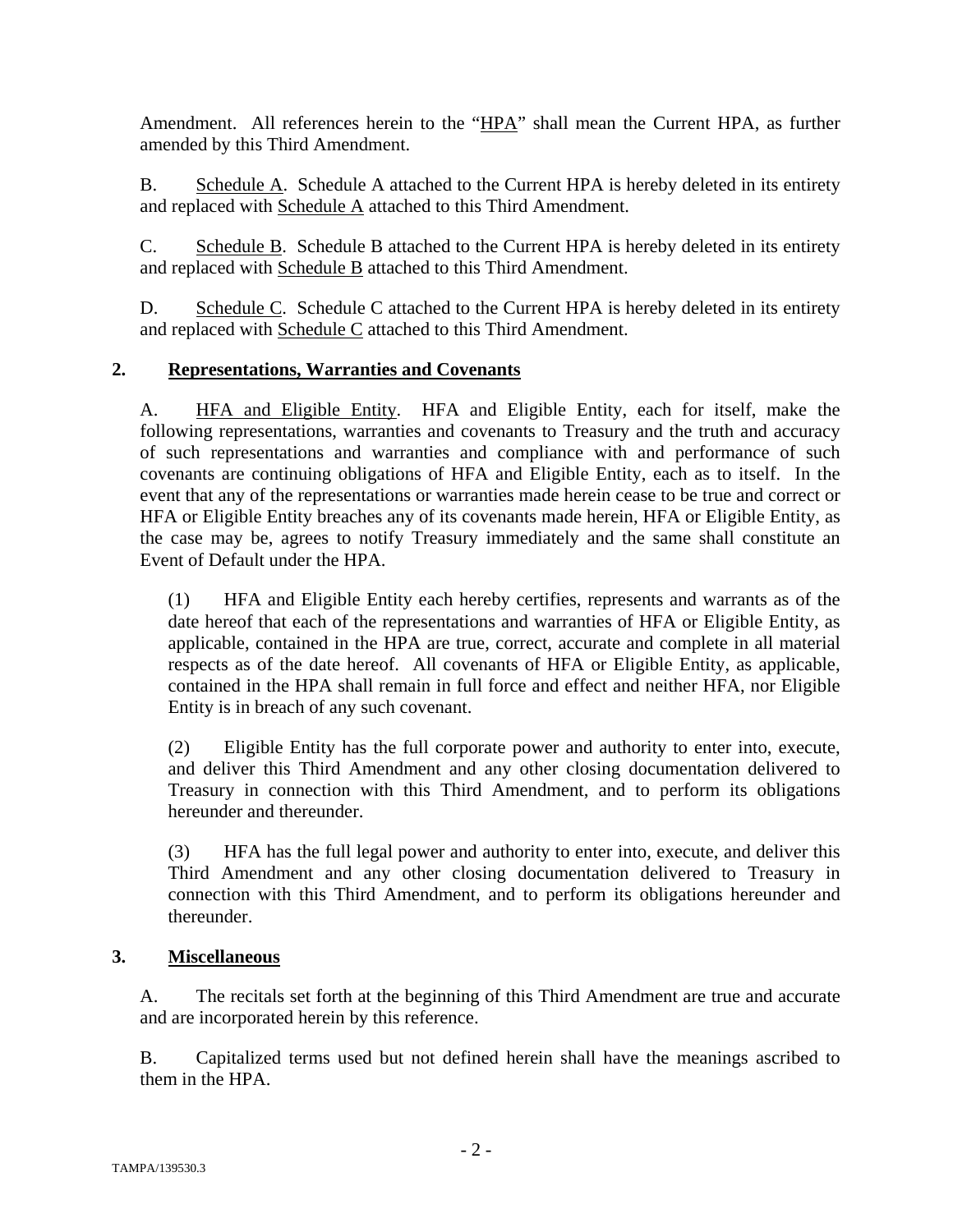C. Any provision of the HPA that is determined to be prohibited or unenforceable in any jurisdiction shall, as to such jurisdiction, be ineffective to the extent of such prohibition or unenforceability without invalidating the remaining provisions of the HPA, and no such prohibition or unenforceability in any jurisdiction shall invalidate such provision in any other jurisdiction.

D. This Third Amendment may be executed in two or more counterparts (and by different parties on separate counterparts), each of which shall be deemed an original, but all of which together shall constitute one and the same instrument. Facsimile or electronic copies of this Third Amendment shall be treated as originals for all purposes.

#### [SIGNATURE PAGE FOLLOWS; REMAINDER OF PAGE INTENTIONALLY LEFT BLANK]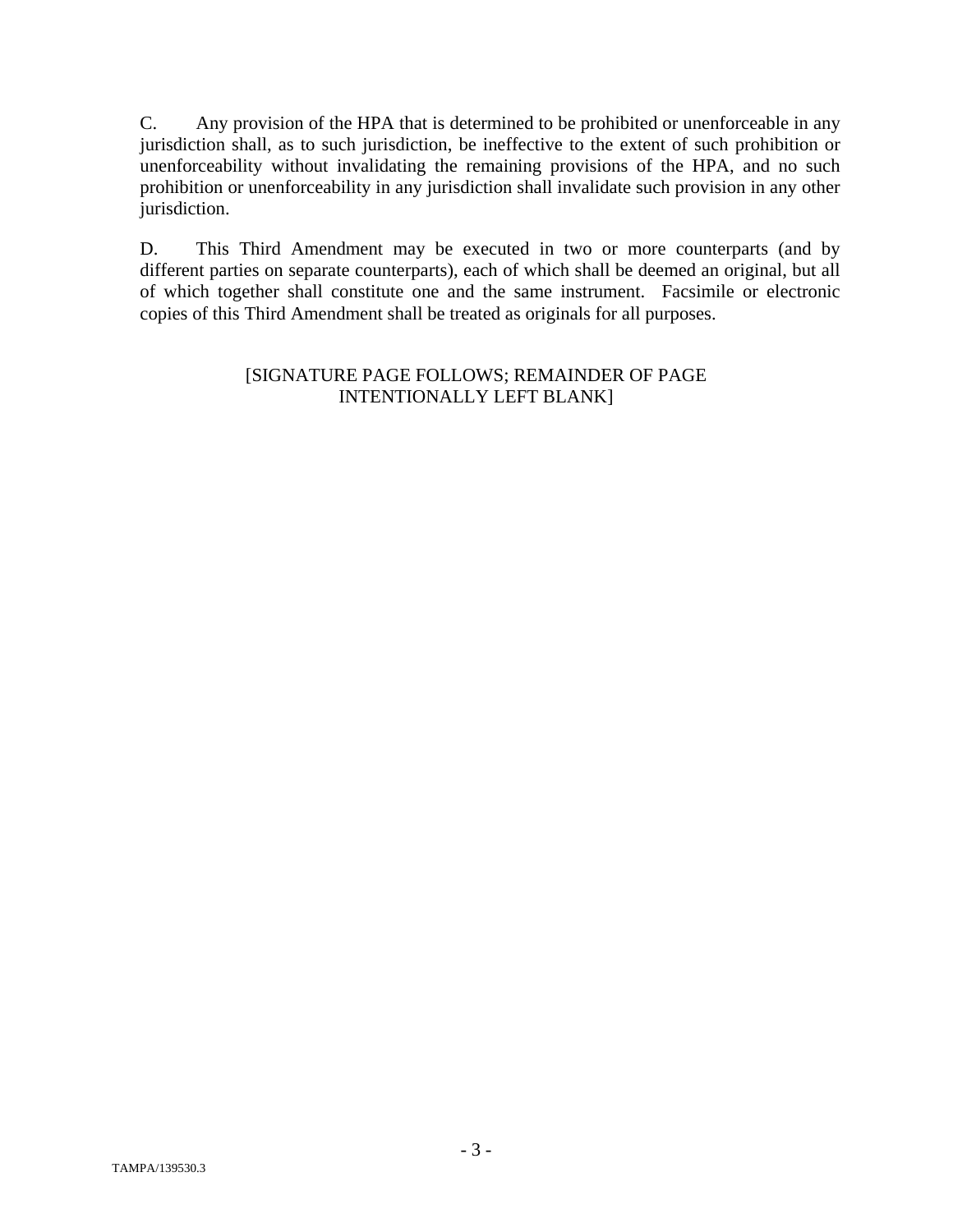**In Witness Whereof**, HFA, Eligible Entity and Treasury by their duly authorized officials hereby execute and deliver this Third Amendment to Commitment to Purchase Financial Instrument and HFA Participation Agreement as of the Amendment Date.

#### **HFA**: **TREASURY**:

RHODE ISLAND HOUSING AND MORTGAGE FINANCE CORPORATION

UNITED STATES DEPARTMENT OF THE **TREASURY** 

By: /s/ Richard Godfrey By: Name: Richard Godfrey Name: Timothy G. Massad

Title: Executive Director Title: Acting Assistant Secretary for Financial Stability

#### **ELIGIBLE ENTITY**:

RHODE ISLAND HOUSING AND MORTGAGE FINANCE CORPORATION

By: <u>/s/ Richard Godfrey</u> Name: Richard Godfrey Title: Executive Director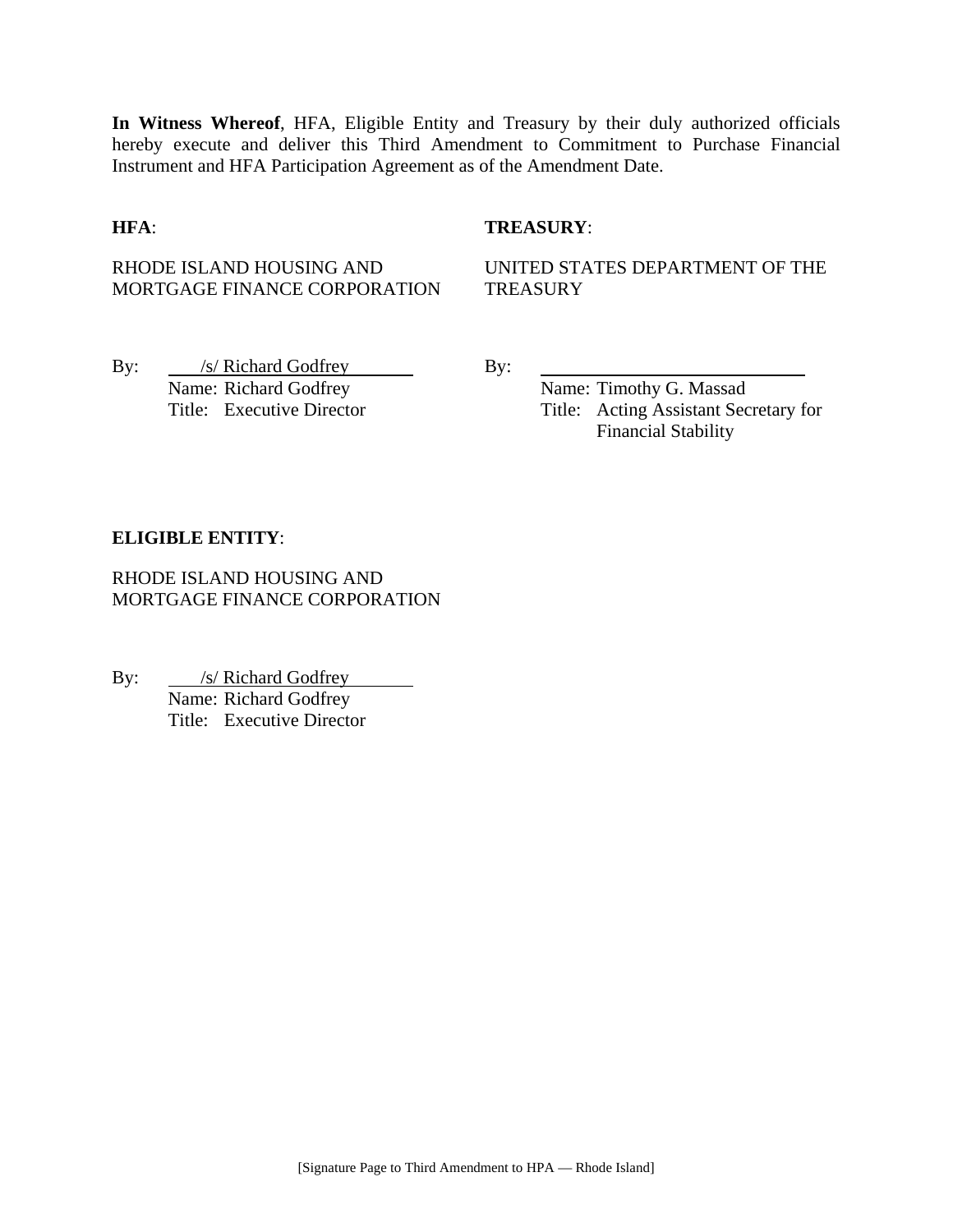**In** Witness Whereof, HFA, Eligible Entity and Treasury by their duly authorized officials hereby execute and deliver this Third Amendment to Commitment to Purchase Financial Instrument and HFA Participation Agreement as of the Amendment Date.

#### HFA:

#### TREASURY:

TREASURY

RHODE ISLAND HOUSING AND MORTGAGE FINANCE CORPORATION

By:

Name: Title:

By:  $\frac{1}{\sqrt{2\pi}}$   $\frac{1}{\sqrt{2\pi}}$   $\frac{1}{\sqrt{2\pi}}$   $\frac{1}{\sqrt{2\pi}}$   $\frac{1}{\sqrt{2\pi}}$   $\frac{1}{\sqrt{2\pi}}$   $\frac{1}{\sqrt{2\pi}}$   $\frac{1}{\sqrt{2\pi}}$   $\frac{1}{\sqrt{2\pi}}$   $\frac{1}{\sqrt{2\pi}}$   $\frac{1}{\sqrt{2\pi}}$   $\frac{1}{\sqrt{2\pi}}$   $\frac{1}{\sqrt{2\pi}}$   $\frac{1}{\sqrt{2\pi}}$   $\frac{1}{\$ Title: Acting Assistant Secretary for Financial Stability

UNITED STATES DEPARTMENT OF THE

#### ELIGIBLE ENTITY:

RHODE ISLAND HOUSING AND MORTGAGE FINANCE CORPORATION

By:

Name: Title: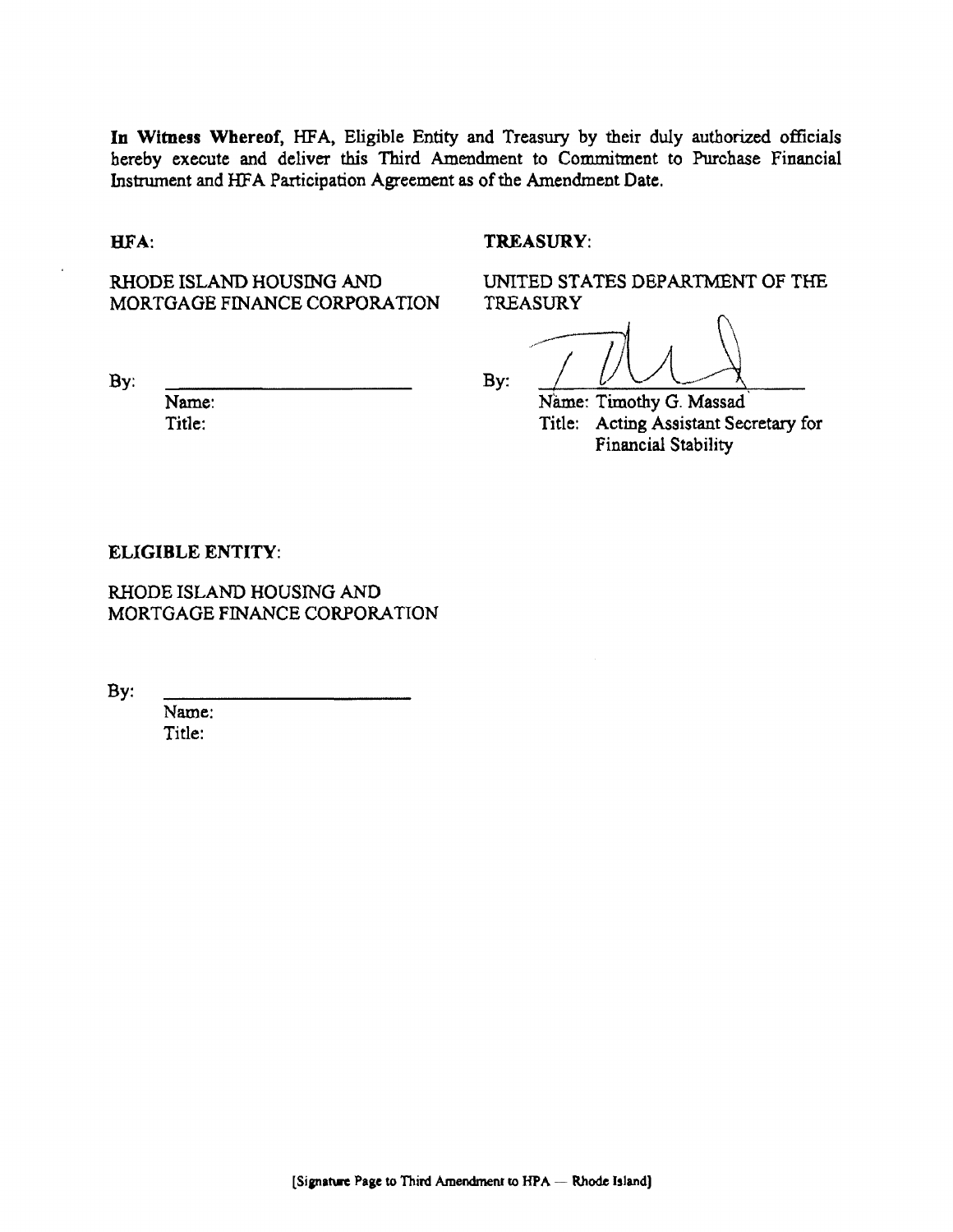# **EXHIBITS AND SCHEDULES**

Schedule A Basic Information<br>Schedule B Service Schedules

Schedule B Service Schedules<br>Schedule C Permitted Expenses

Permitted Expenses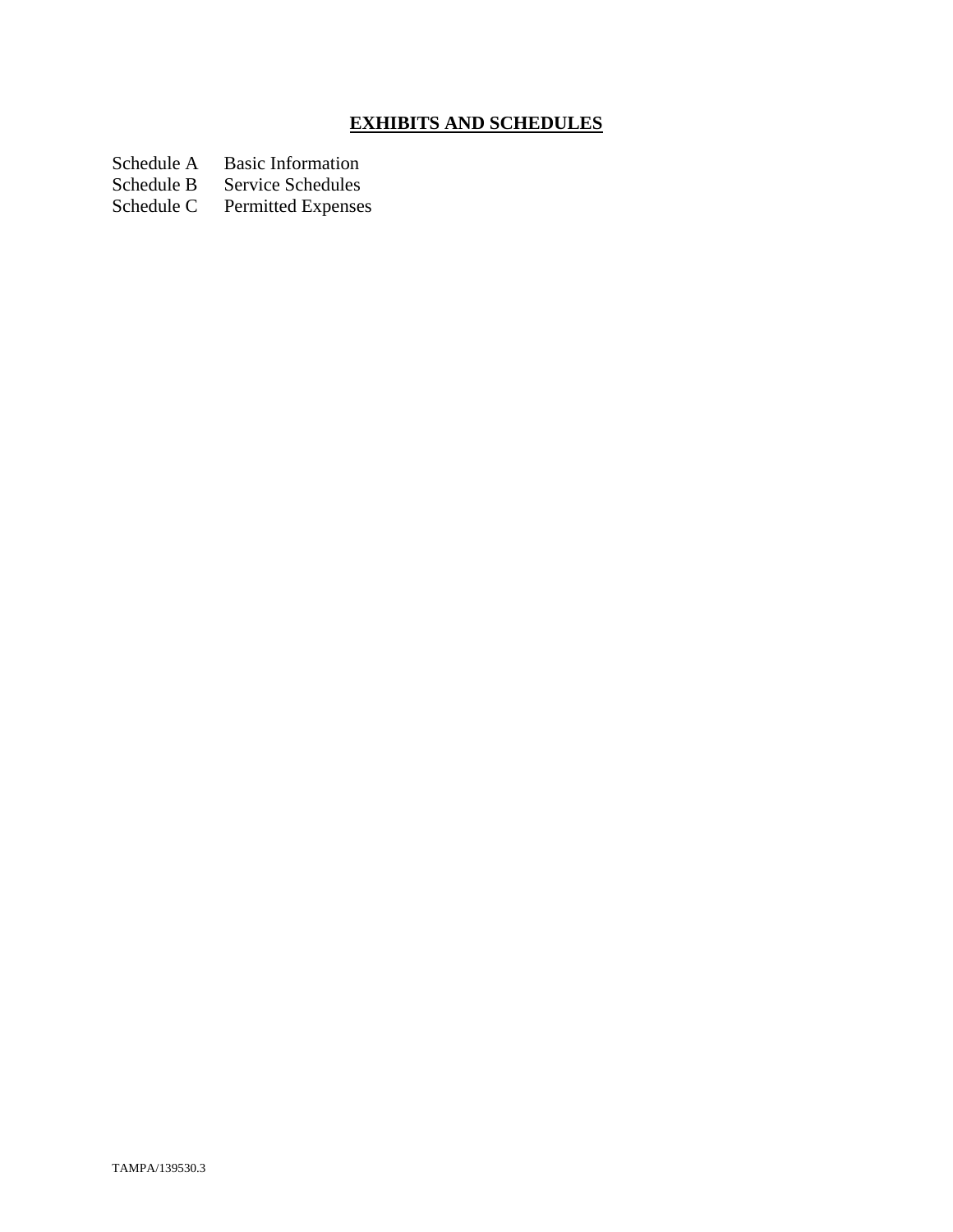#### **SCHEDULE A**

## **BASIC INFORMATION**

| Eligible Entity Information:            |                                                                                                                                                                                                                            |
|-----------------------------------------|----------------------------------------------------------------------------------------------------------------------------------------------------------------------------------------------------------------------------|
| Name of the Eligible Entity:            | Rhode Island Housing and Mortgage Finance Corporation                                                                                                                                                                      |
| Corporate or other organizational form: | a public corporation of the state of Rhode<br>Island, established and existing under the<br>Rhode Island Housing and Mortgage Finance<br>Corporation Act, as amended Chapter 42-55,<br>State of Rhode Island General Laws. |
| Jurisdiction of organization:           | Rhode Island                                                                                                                                                                                                               |
| Notice Information:                     |                                                                                                                                                                                                                            |

The Teres in the Agreement to the term "HFA" shall mean the Rhode Island Housing and Mortgage Finance Corporation ("Rhode Island Housing") in its capacity as HFA as such term is used in the Agreement; and references in the Agreement to the term "Eligible Entity" shall mean Rhode Island Housing, in its capacity as Eligible Entity as such term is used in the Agreement.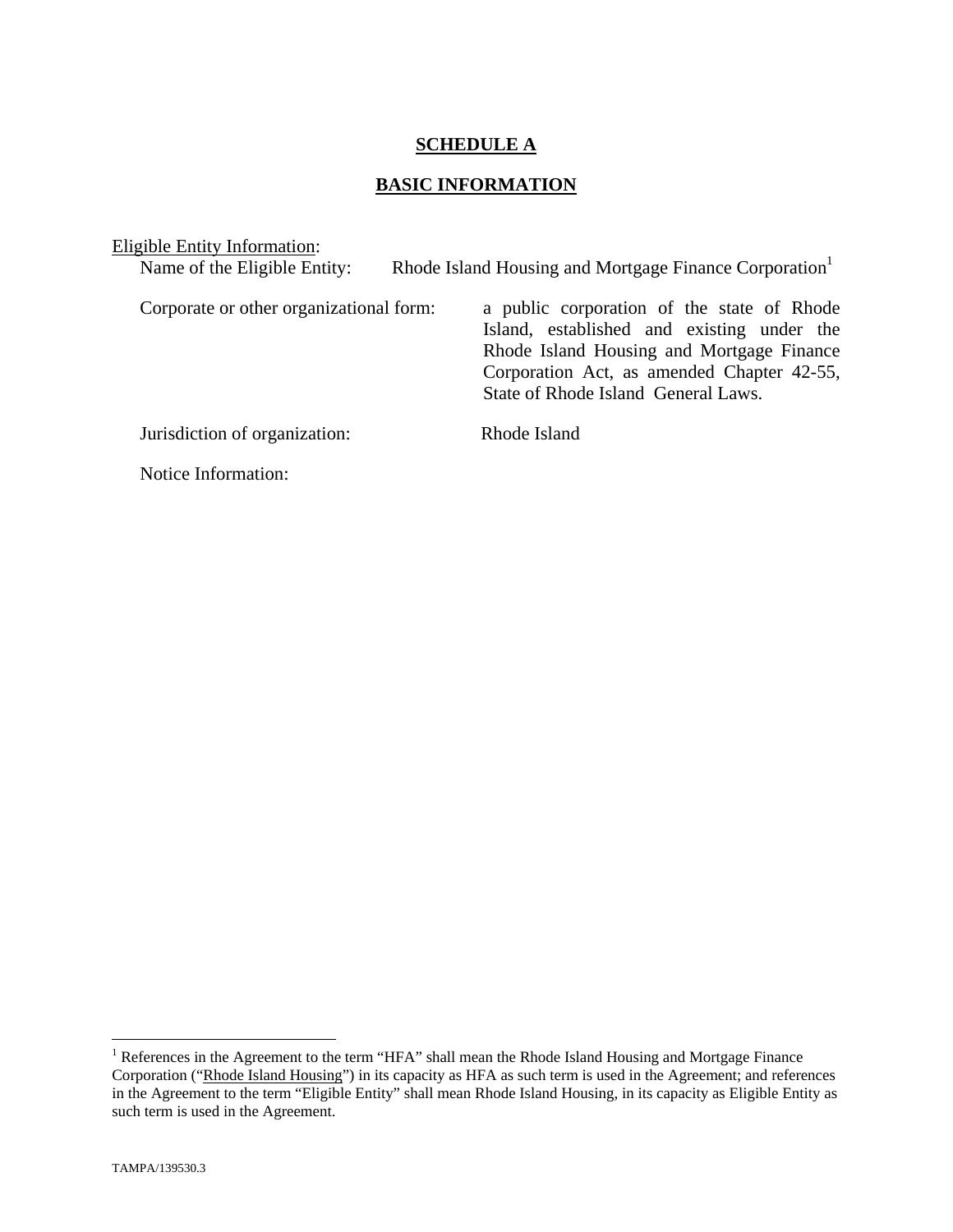| <b>HFA</b> Information:                                                             |                                                                                                                                                                                                                            |
|-------------------------------------------------------------------------------------|----------------------------------------------------------------------------------------------------------------------------------------------------------------------------------------------------------------------------|
| Name of HFA:                                                                        | Rhode Island Housing and Mortgage Finance Corporation <sup>1</sup>                                                                                                                                                         |
| Organizational form:                                                                | a public corporation of the state of Rhode<br>Island, established and existing under the<br>Rhode Island Housing and Mortgage Finance<br>Corporation Act, as amended Chapter 42-55,<br>State of Rhode Island General Laws. |
| Date of Application:                                                                | May 27, 2010                                                                                                                                                                                                               |
| Date of Action Plan:                                                                | September 1, 2010                                                                                                                                                                                                          |
| Notice Information:                                                                 |                                                                                                                                                                                                                            |
| <b>Program Participation Cap:</b>                                                   | \$79,351,573.00                                                                                                                                                                                                            |
| Portion of Program Participation Cap<br><b>Representing Original HHF Funds:</b>     | \$43,000,000.00                                                                                                                                                                                                            |
| Portion of Program Participation Cap<br><b>Representing Unemployment HHF Funds:</b> | \$13,570,770.00                                                                                                                                                                                                            |
| Permitted Expenses:                                                                 | \$11,568,830.00                                                                                                                                                                                                            |
| <b>Closing Date:</b>                                                                | August 3, 2010                                                                                                                                                                                                             |
| <b>First Amendment Date:</b>                                                        | September 23, 2010                                                                                                                                                                                                         |
| <b>Second Amendment Date:</b>                                                       | September 29, 2010                                                                                                                                                                                                         |
| Third Amendment Date:                                                               | December 16, 2010                                                                                                                                                                                                          |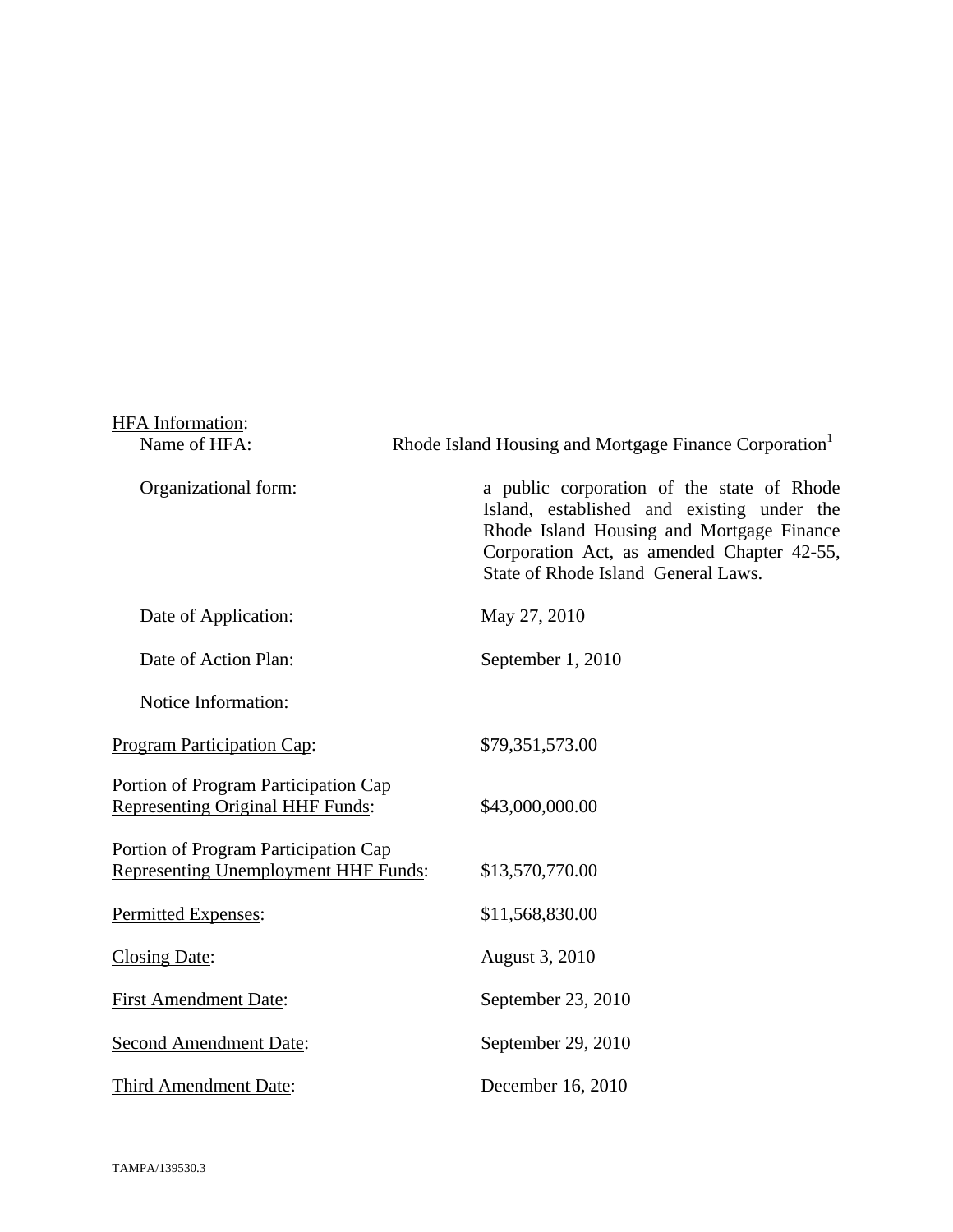Eligible Entity Depository Account Information: See account information set forth in the

Depository Account Control Agreement between Treasury and Eligible Entity regarding the HHF Program.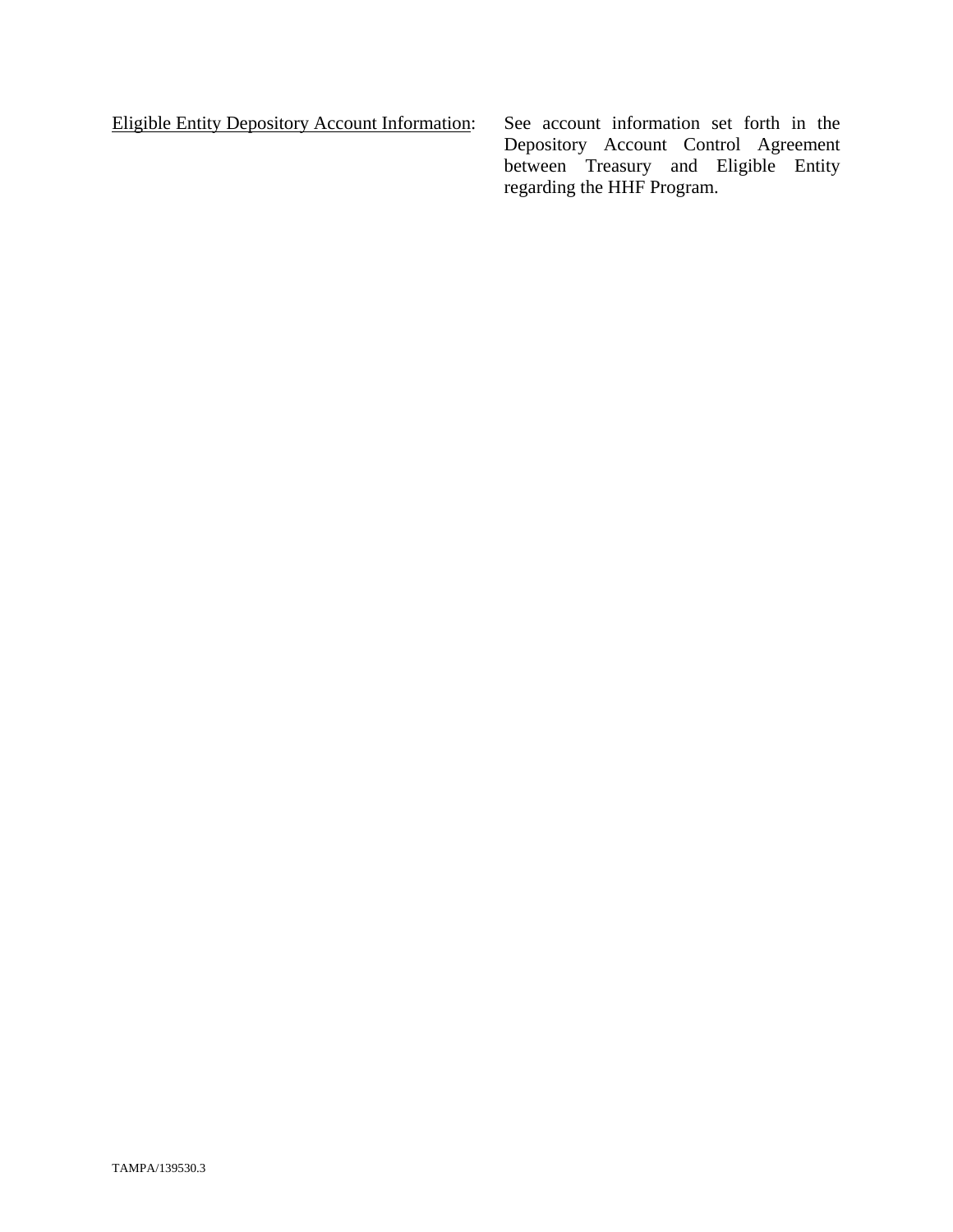## **SCHEDULE B**

#### **SERVICE SCHEDULES**

The Service Schedules attached as Schedule B to the Current HPA are hereby deleted in their entirety and replaced with the attached Service Schedules (numbered sequentially as Service Schedule B-1, Service Schedule B-2, et. seq.), which collectively comprise Schedule B to the HPA.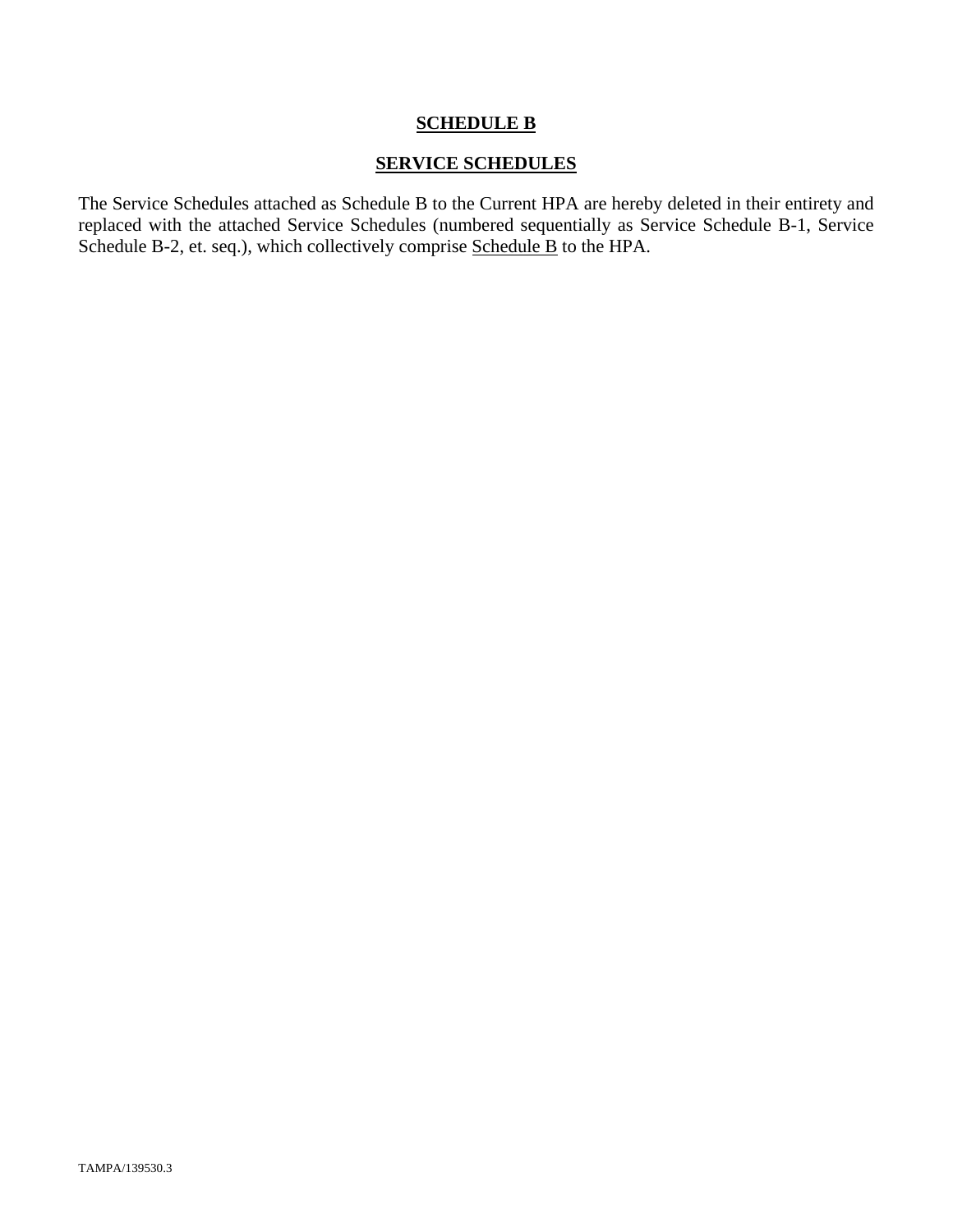# **Rhode Island Housing's**

## **Loan Modification Assistance for HAMP Customers (LMA-HAMP)**

| Summary Guidennes |                         |                                                                     |
|-------------------|-------------------------|---------------------------------------------------------------------|
|                   | 1. Program Overview     | The Loan Modification Assistance for HAMP Customers (LMA-           |
|                   |                         | HAMP) will provide up to \$6,000 in assistance to allow             |
|                   |                         | homeowners to qualify for a HAMP modification. There is             |
|                   |                         | evidence that, in many circumstances, less than \$10,000 can        |
|                   |                         | reverse an adverse decision arising out of the HAMP qualification   |
|                   |                         | analysis.                                                           |
|                   |                         |                                                                     |
|                   |                         | LMA-HAMP is designed to address items that may be negatively        |
|                   |                         | impacting the HAMP net present value (NPV) analysis:                |
|                   |                         | • insufficient income: unemployment or underemployment              |
|                   |                         | • insufficient equity                                               |
|                   |                         |                                                                     |
|                   |                         | • delinquent mortgage payments including escrows                    |
|                   |                         | • escrow shortage payments                                          |
|                   |                         | • payment of non-escrowed taxes or insurances                       |
|                   |                         | • satisfaction of delinquent condo or planned unit development      |
|                   |                         | (PUD) homeowners association dues and special assessments           |
|                   |                         | • satisfaction of subordinate liens, superior real estate tax liens |
|                   |                         | or other liens related to the property                              |
|                   |                         |                                                                     |
|                   |                         | This assistance is only available after the lender/servicer has     |
|                   |                         | exhausted all steps required under the HAMP waterfall process       |
|                   |                         | and has not been able to achieve a modification.                    |
|                   | 2. Program Goals        | To help Rhode Island homeowners who cannot qualify for a            |
|                   |                         | HAMP modification because they do not have sufficient resources     |
|                   |                         | to achieve HAMP requirements.                                       |
| 3.                | <b>Target</b>           | An analysis of all Rhode Island cities and towns reveals that the   |
|                   | <b>Population/Areas</b> | twelve communities with the highest rates of mortgage               |
|                   |                         | delinquencies and foreclosures are also among the communities       |
|                   |                         | with the highest unemployment rates. Using a combination of the     |
|                   |                         | number of delinquencies and the number of unemployed, it is         |
|                   |                         | estimated that 70% of all Hardest-Hit funds will be spent in these  |
|                   |                         | twelve communities. Thirty-one of the thirty-nine communities in    |
|                   |                         | Rhode Island experienced an unemployment rate of 12% or higher      |
|                   |                         | in January of 2010, representing 85.45% of the state's population.  |
|                   |                         | Therefore, we anticipate that 85% of all Hardest-Hit funding will   |
|                   |                         | be targeted to communities with unemployment rates of greater       |
|                   |                         | than 12%.                                                           |
|                   |                         |                                                                     |
|                   |                         | In addition to targeted populations/areas, up to \$30,000 in total  |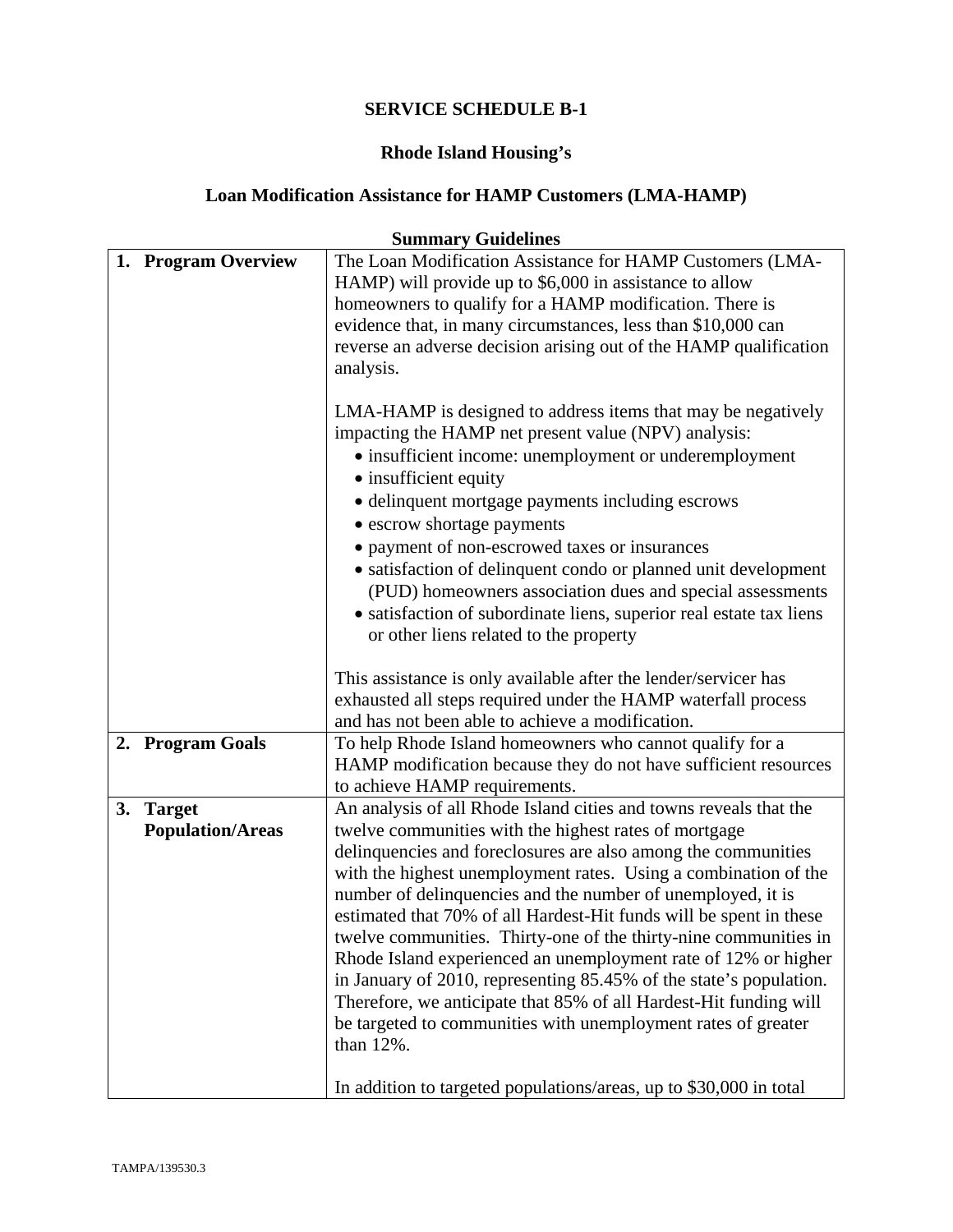|    |                                                                                       | assistance may be available through the TIHA program for                                                                                                                                                                                                                                                                                                                                                                                                                                                                                                                                                                                                                                                                                                                                                                                                                                                                             |
|----|---------------------------------------------------------------------------------------|--------------------------------------------------------------------------------------------------------------------------------------------------------------------------------------------------------------------------------------------------------------------------------------------------------------------------------------------------------------------------------------------------------------------------------------------------------------------------------------------------------------------------------------------------------------------------------------------------------------------------------------------------------------------------------------------------------------------------------------------------------------------------------------------------------------------------------------------------------------------------------------------------------------------------------------|
|    |                                                                                       | targeted homeowners who are at risk of foreclosure.                                                                                                                                                                                                                                                                                                                                                                                                                                                                                                                                                                                                                                                                                                                                                                                                                                                                                  |
| 4. | <b>Program Allocation</b><br>(Excluding<br><b>Administrative</b><br><b>Expenses</b> ) | \$10,000,000.00                                                                                                                                                                                                                                                                                                                                                                                                                                                                                                                                                                                                                                                                                                                                                                                                                                                                                                                      |
|    | 5. Borrower Eligibility<br><b>Criteria</b>                                            | Eligible borrowers must have a monthly mortgage payment that is<br>greater than 31 percent of their gross monthly income. The<br>monthly mortgage payment includes principal, interest, property<br>taxes, hazard insurance, flood insurance, condominium association<br>fees and other homeowner association fees, as applicable,<br>regardless of whether these expenses are included in the borrowers<br>current mortgage payment. It also includes any escrow payment<br>shortage amounts that are subject to a repayment plan. The<br>monthly mortgage payment does not include mortgage insurance<br>premium payments or payments due to holders of subordinate<br>liens.                                                                                                                                                                                                                                                      |
|    |                                                                                       | Additionally, homeowner must be able to document hardship<br>circumstances that place the borrower at risk of foreclosure.<br>Borrower will be required to complete a Hardship Affidavit. A<br>hardship is defined as an uncontrollable increase in expenses<br>(excluding consumer debt) or an uncontrollable decrease in<br>income that places the homeowner at risk of foreclosure. Examples<br>of a hardship include: underemployment, reduction of income,<br>unemployment, death or disability in family, unforeseen medical<br>expense, costly home repairs necessary for habitability or an<br>extended loss of rental income due to persistent inability to secure<br>a tenant (at least four month vacancy in a 12 month period). A loss<br>of home value does not, unto itself, constitute a financial hardship,<br>but may be considered to be a contributing factor in the evaluation<br>of the request for assistance. |
|    |                                                                                       | Assistance is available to homeowners who have a documented<br>hardship. Unemployment will be verified in one of two ways: by<br>obtaining a copy of the homeowner's unemployment benefit rate<br>decision letter and copies of 2 months bank statements to verify<br>the unemployment direct deposit, or automated verification<br>through the Rhode Island Department of Employment and<br>Training.                                                                                                                                                                                                                                                                                                                                                                                                                                                                                                                               |
|    |                                                                                       | Final HHF assistance must result in debt-to-income ratios not<br>greater than 31% housing debt-to-income ratio. Homeowners with<br>total debt-to-income ratios in excess of 55% will be referred to a<br>HUD-approved counseling agency for debt management services.<br>The costs of such counseling or services shall not be paid with                                                                                                                                                                                                                                                                                                                                                                                                                                                                                                                                                                                             |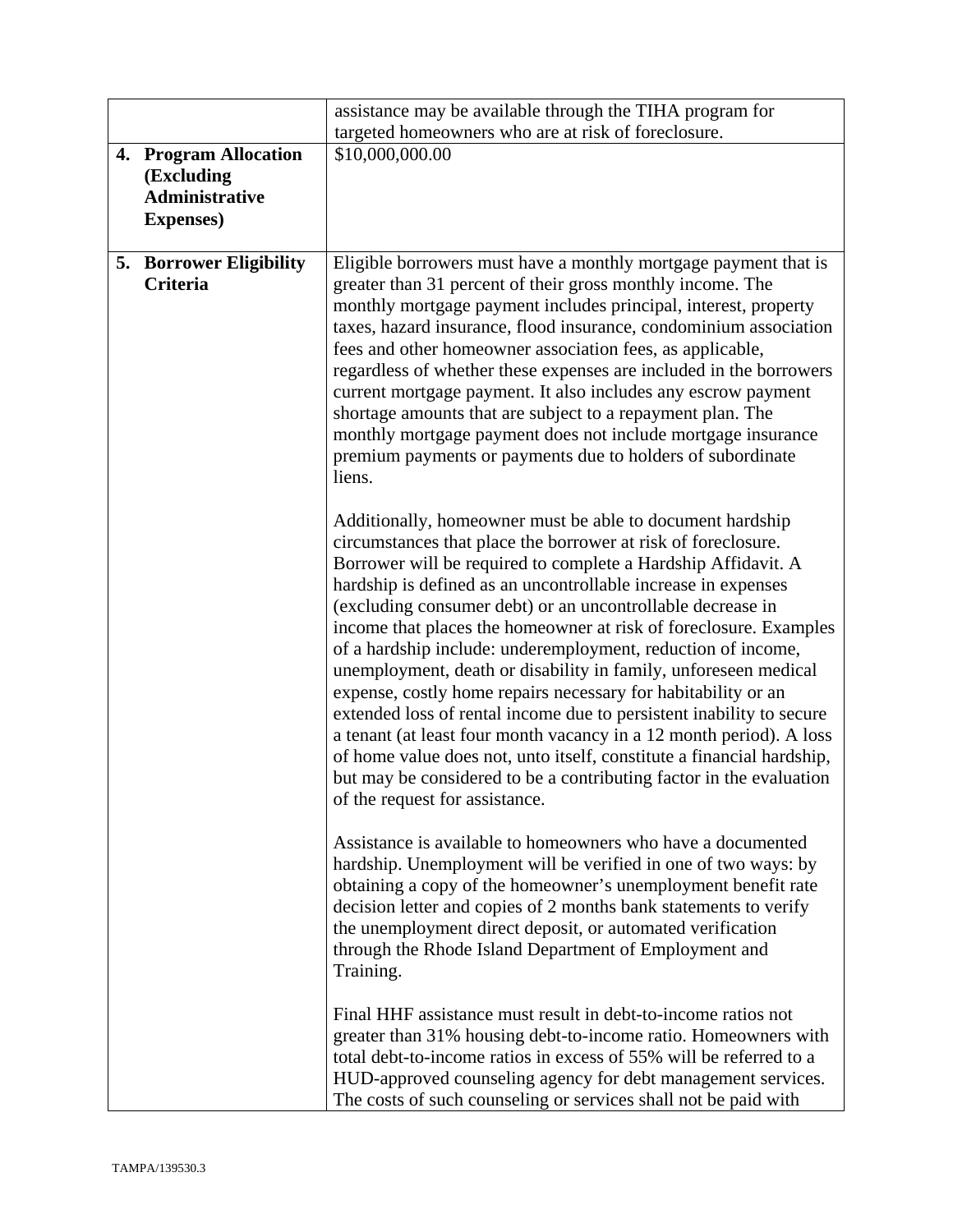|                                                               | HHF funds.                                                                                                                                                                                                                                                                                                                                                                                                      |
|---------------------------------------------------------------|-----------------------------------------------------------------------------------------------------------------------------------------------------------------------------------------------------------------------------------------------------------------------------------------------------------------------------------------------------------------------------------------------------------------|
|                                                               | Rhode Island's Mortgage Revenue Bond income limits apply to all<br>assistance programs. These eligibility limits are based on current<br>income and family size. They are generally up to 140% of area<br>median income. Currently, one or two person households can earn<br>up to \$87,800. Households of three or more can earn up to<br>\$102,400.                                                           |
|                                                               | Borrower is able to satisfy program guidelines.<br>Assistance will be provided to owner-occupied one-to four-family                                                                                                                                                                                                                                                                                             |
| 6. Property/Loan<br><b>Eligibility Criteria</b>               | Rhode Island properties and condominiums provided the original<br>mortgage was not greater than \$729,750.                                                                                                                                                                                                                                                                                                      |
|                                                               | Borrower's lender must agree in writing to mediation with a HUD-<br>approved counseling agency if after receipt of HHF assistance the<br>borrower subsequently becomes more than 60 days delinquent and<br>is at risk of foreclosure within the five-year modification period.                                                                                                                                  |
| 7. Program Exclusions                                         | Homeowner owns other real property.                                                                                                                                                                                                                                                                                                                                                                             |
|                                                               | Homeowner has cash reserves, non-retirement liquid assets,<br>exceeding the greater of \$5,000 or 3 months of principal, interest,<br>taxes, insurance and applicable homeowner association dues.                                                                                                                                                                                                               |
| <b>Structure of</b><br>8.                                     | Funds will be provided in the form of a zero-percent interest, non-                                                                                                                                                                                                                                                                                                                                             |
| <b>Assistance</b>                                             | recourse, non-amortizing loan secured by the property and<br>forgivable at 20% per year over 5 years, if the homeowner fulfills<br>his or her obligations on a timely basis under the assistance<br>agreement. Borrowers who refinance, transfer title or sell the<br>property within the five-year period must repay the loan on a pro-<br>rata basis provided there is sufficient equity from such refinance, |
|                                                               | title transfer or sale. Recycled funds will be returned to the HHF<br>Program for additional use through December 31, 2017. After<br>December 31, 2017 all repayments will be returned to Treasury.                                                                                                                                                                                                             |
| 9. Per Household                                              | LMA-HAMP program will provide up to \$6,000 in assistance.                                                                                                                                                                                                                                                                                                                                                      |
| <b>Assistance</b>                                             | Additional aid may be available to eligible homeowners under<br>Temporary and Immediate Homeowner Assistance (TIHA).                                                                                                                                                                                                                                                                                            |
| 10. Duration of                                               | The duration of the assistance is determined by the individual need                                                                                                                                                                                                                                                                                                                                             |
| <b>Assistance</b>                                             | of each eligible borrower. Assistance will be paid directly to the                                                                                                                                                                                                                                                                                                                                              |
|                                                               | existing servicer and may be distributed in a lump sum or on a                                                                                                                                                                                                                                                                                                                                                  |
|                                                               | monthly basis until the maximum program amount is reached.                                                                                                                                                                                                                                                                                                                                                      |
| 11. Estimated Number of<br>Participating<br><b>Households</b> | 1,750 households will be served.                                                                                                                                                                                                                                                                                                                                                                                |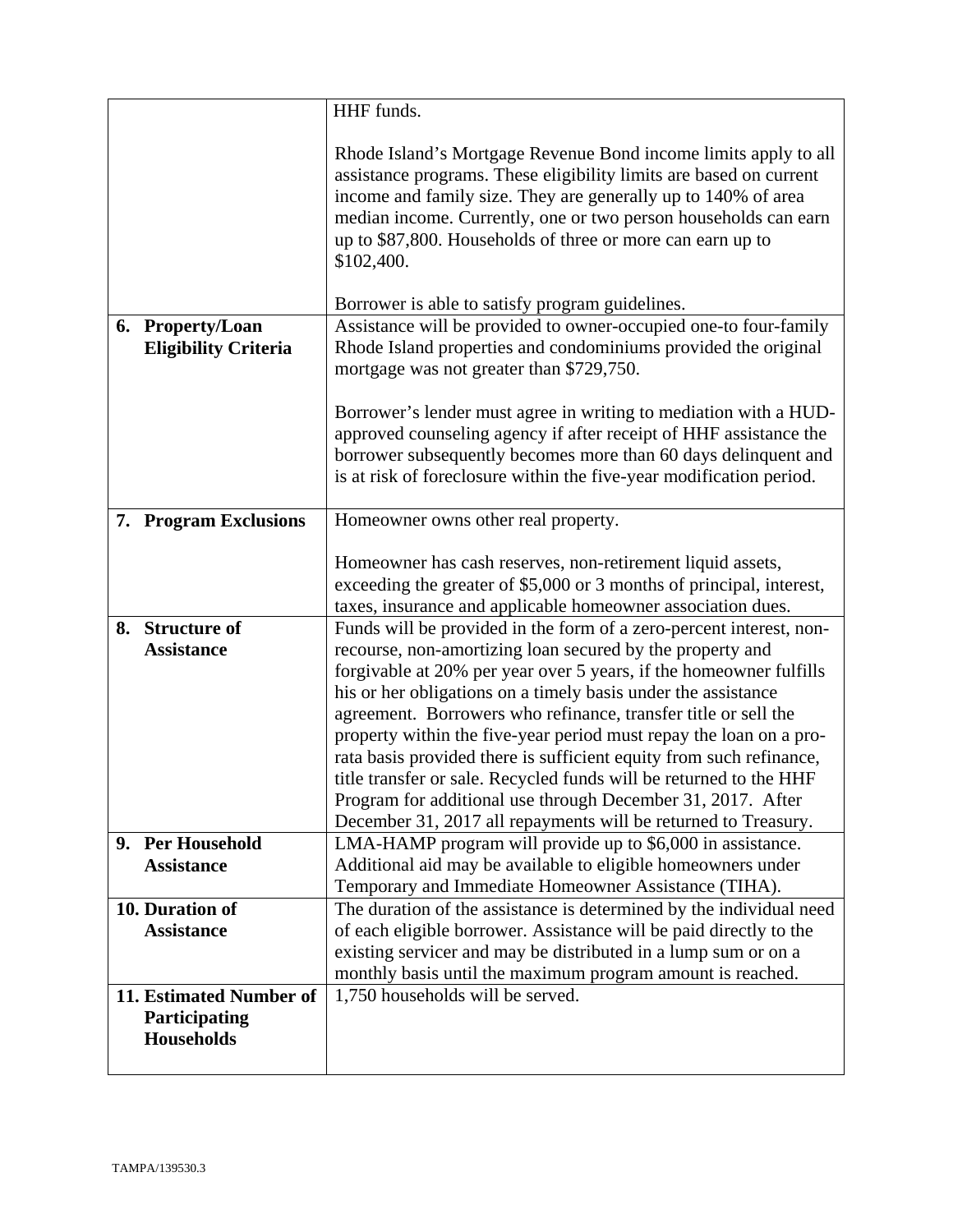| 12. Program Inception/          | November 1, 2010 to December 31, 2012.                              |
|---------------------------------|---------------------------------------------------------------------|
| <b>Duration</b>                 |                                                                     |
|                                 |                                                                     |
| 13. Program Interactions        | In addition to the \$6,000 permitted under this program, additional |
| with Other HFA                  | funds may be available under the Temporary and Immediate            |
| <b>Programs</b>                 | Homeowner Assistance (TIHA) program.                                |
|                                 |                                                                     |
|                                 | Also, in special circumstances, TIHA may provide up to \$30,000     |
|                                 | aid to targeted homeowners who are at risk of foreclosure.          |
| <b>14. Program Interactions</b> | Funds will only be provided under this program to allow the         |
| with HAMP                       | homeowner to qualify for a HAMP modification provided that: (i)     |
|                                 | the Lender can document that it has made contributions having a     |
|                                 | value of at least an equal amount (one-for-one match), and (ii) a   |
|                                 | HAMP modification agreement is signed by the borrower and           |
|                                 | lender. The lender contribution may be in the form of an interest   |
|                                 | rate reduction, extension of the mortgage term or principal         |
|                                 | forbearance or forgiveness. Forgiveness or forbearance of late      |
|                                 | fees or costs of collection will not be counted toward the match.   |
| 15. Program Leverage            | This program is designed to act as a gateway to HAMP.               |
| with Other Financial            |                                                                     |
| <b>Resources</b>                |                                                                     |
|                                 |                                                                     |
| 16. Qualify as an               | $\boxtimes$ No<br>$\Box$ Yes                                        |
| Unemployment                    |                                                                     |
| Program                         |                                                                     |
|                                 |                                                                     |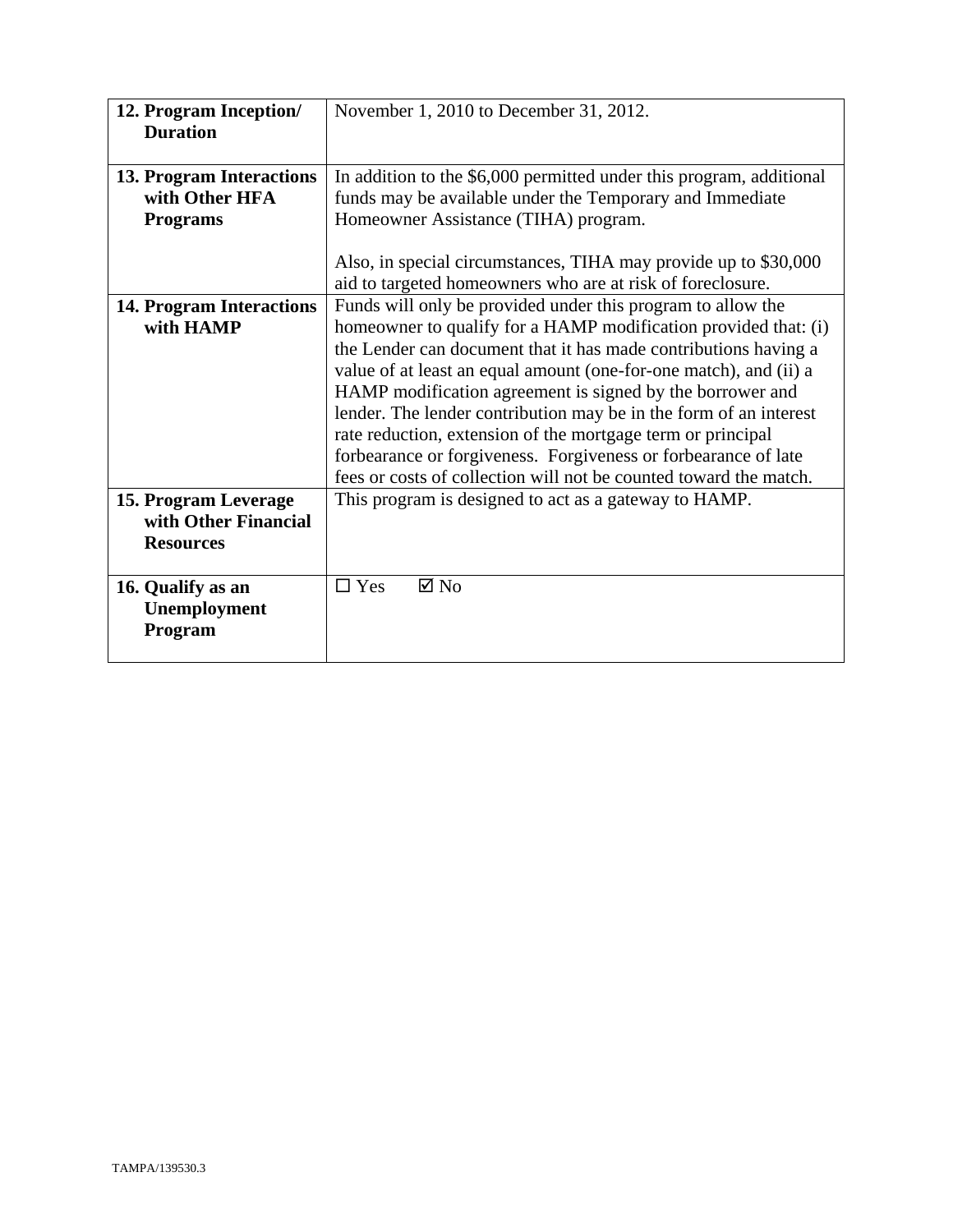# **Rhode Island Housing's**

# **Loan Modification Assistance for Non-HAMP Customers (LMA-Non-HAMP)**

|    | <b>Summary Guidelines</b> |                                                                                                                                            |  |
|----|---------------------------|--------------------------------------------------------------------------------------------------------------------------------------------|--|
|    | 1. Program Overview       | The Loan Modification Assistance for Non-HAMP Customers                                                                                    |  |
|    |                           | (LMA-Non-HAMP) will provide up to \$6,000 in assistance to allow                                                                           |  |
|    |                           | homeowners to qualify for a modification.                                                                                                  |  |
|    |                           |                                                                                                                                            |  |
|    |                           | Many local and regional lenders do not participate in the HAMP                                                                             |  |
|    |                           | program. Many of their customers are also struggling to meet                                                                               |  |
|    |                           | mortgage payments.                                                                                                                         |  |
|    |                           | LMA-Non-HAMP will provide up to \$6,000 to assist the borrower                                                                             |  |
|    |                           | and lender to achieve a loan modification.                                                                                                 |  |
|    |                           | Funding can be used to address:                                                                                                            |  |
|    |                           | • insufficient income: unemployment or underemployment                                                                                     |  |
|    |                           | • insufficient equity                                                                                                                      |  |
|    |                           | · delinquent mortgage payments including escrows                                                                                           |  |
|    |                           | • escrow shortage payments                                                                                                                 |  |
|    |                           | • payment of non-escrowed taxes or insurances                                                                                              |  |
|    |                           | • satisfaction of delinquent condo or planned unit development                                                                             |  |
|    |                           | (PUD) homeowners association dues and special assessments                                                                                  |  |
|    |                           | • satisfaction of subordinate liens, superior real estate tax liens or                                                                     |  |
|    |                           | other liens related to the property                                                                                                        |  |
|    | 2. Program Goals          | This program is designed to help stabilize Rhode Island                                                                                    |  |
|    |                           | homeowners who have mortgages with lender/servicers not                                                                                    |  |
|    |                           | participating in the HAMP program. This assistance will temporarily                                                                        |  |
|    |                           | adjust a homeowner's payment to an affordable level for a minimum                                                                          |  |
|    |                           | 12 month period.                                                                                                                           |  |
| 3. | <b>Target</b>             | An analysis of all Rhode Island cities and towns reveals that the                                                                          |  |
|    | <b>Population/Areas</b>   | twelve communities with the highest rates of mortgage                                                                                      |  |
|    |                           | delinquencies and foreclosures are also among the communities with                                                                         |  |
|    |                           | the highest unemployment rates. Using a combination of the                                                                                 |  |
|    |                           | number of delinquencies and the number of unemployed, it is                                                                                |  |
|    |                           | estimated that 70% of all Hardest-Hit funds will be spent in these                                                                         |  |
|    |                           | twelve communities. Thirty one of the thirty nine communities in                                                                           |  |
|    |                           | Rhode Island experienced an unemployment rate of 12% or higher                                                                             |  |
|    |                           | in January of 2010, representing 85.45% of the state's population.<br>Therefore, we anticipate that 85% of all Hardest-Hit funding will be |  |
|    |                           | targeted to communities with unemployment rates of greater than                                                                            |  |
|    |                           | 12%.                                                                                                                                       |  |
|    |                           |                                                                                                                                            |  |
|    |                           | In addition to targeted populations/areas, up to \$30,000 in total                                                                         |  |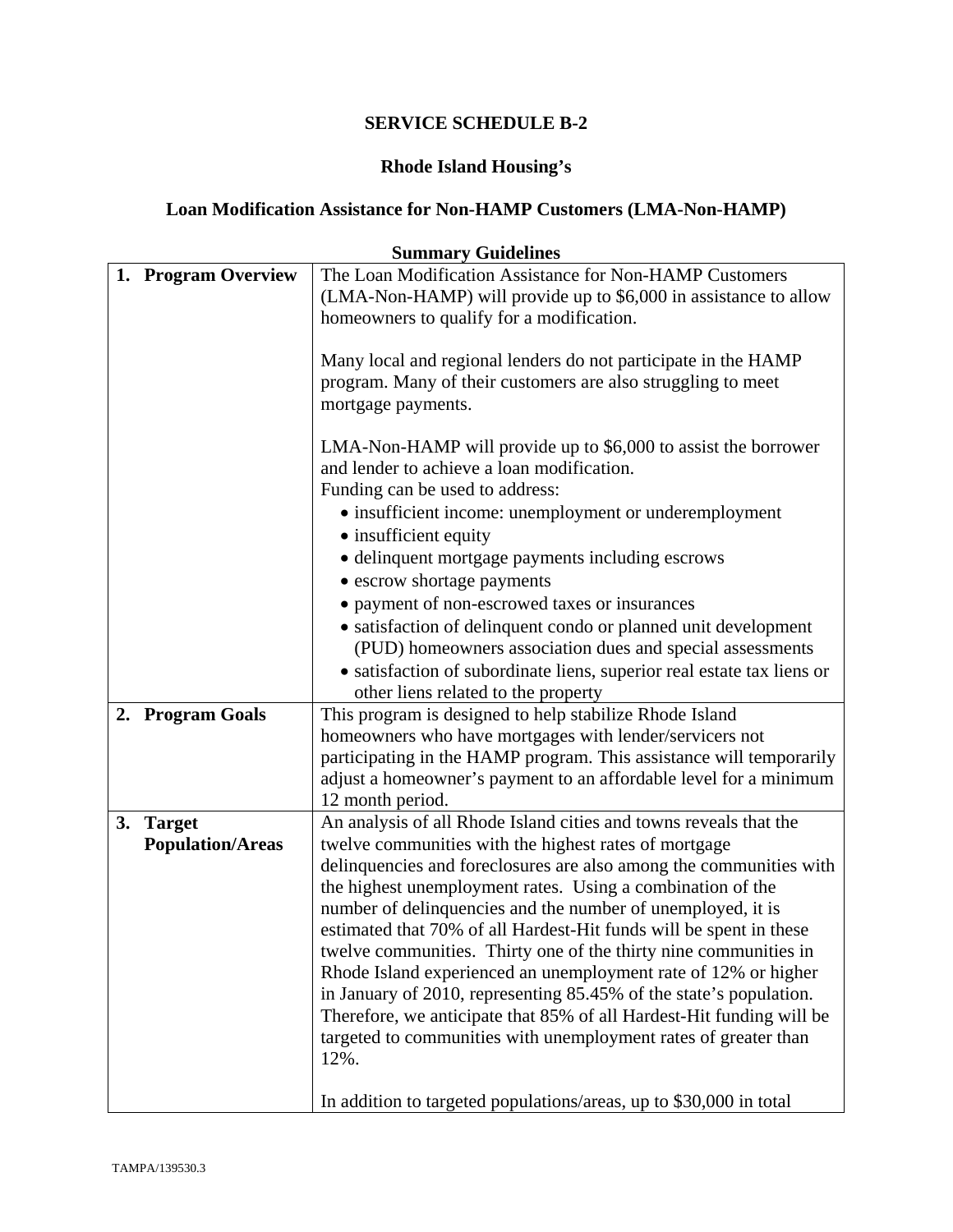|                                                                                   | assistance may be available through the TIHA program for targeted                                                                                                                                                                                                                                                                                                                                                                                                                                                                                                                                                                                                                                                                                                                                                                                                                                                                  |
|-----------------------------------------------------------------------------------|------------------------------------------------------------------------------------------------------------------------------------------------------------------------------------------------------------------------------------------------------------------------------------------------------------------------------------------------------------------------------------------------------------------------------------------------------------------------------------------------------------------------------------------------------------------------------------------------------------------------------------------------------------------------------------------------------------------------------------------------------------------------------------------------------------------------------------------------------------------------------------------------------------------------------------|
|                                                                                   | homeowners who are at risk of foreclosure.                                                                                                                                                                                                                                                                                                                                                                                                                                                                                                                                                                                                                                                                                                                                                                                                                                                                                         |
| 4. Program Allocation<br>(Excluding<br><b>Administrative</b><br><b>Expenses</b> ) | \$10,000,000.00                                                                                                                                                                                                                                                                                                                                                                                                                                                                                                                                                                                                                                                                                                                                                                                                                                                                                                                    |
| 5. Borrower<br><b>Eligibility Criteria</b>                                        | Eligible borrower must have a monthly mortgage payment that is<br>greater than 31% of their gross monthly household income. The<br>monthly mortgage payment includes principal, interest, property<br>taxes, hazard insurance, mortgage insurance, flood insurance,<br>condominium association fees and other homeowner association<br>fees, as applicable, regardless of whether these expenses are<br>included in the borrowers current mortgage payment. It also includes<br>any escrow payment shortage amounts that are subject to a<br>repayment plan. The monthly mortgage payment does not include<br>payments due to holders of subordinate liens.                                                                                                                                                                                                                                                                        |
|                                                                                   | Additionally, homeowner must be able to document hardship<br>circumstances that place the borrower at risk of foreclosure.<br>Borrower will be required to complete a Hardship Affidavit. A<br>hardship is defined as an uncontrollable increase in expense<br>(excluding consumer debt) or an uncontrollable decrease in income<br>that places the homeowner at risk of foreclosure. Examples of a<br>hardship include: underemployment, reduction of income,<br>unemployment, death or disability in family, unforeseen medical<br>expense, costly home repairs necessary for habitability or an<br>extended loss of rental income due to persistent inability to secure a<br>tenant (at least four months vacancy in a 12 month period). A loss<br>of home value does not, in itself, constitute a financial hardship, but<br>may be considered to be a contributing factor in the evaluation of<br>the request for assistance. |
|                                                                                   | Unemployment will be verified in one of two ways: by obtaining a<br>copy of the homeowner's unemployment benefit rate decision letter<br>and copies of 2 months bank statements to verify the unemployment<br>direct deposit, or automated verification through the Rhode Island<br>Department of Employment and Training.                                                                                                                                                                                                                                                                                                                                                                                                                                                                                                                                                                                                         |
|                                                                                   | Final HHF assistance must result in a housing debt-to-income ratio<br>not greater than 31% for at least a 12 month period. Homeowners<br>with total debt-to-income ratios in excess of 55% will be referred to<br>a HUD-approved counseling agency for debt management services.<br>The costs of such counseling or services shall not be paid with HHF<br>funds.                                                                                                                                                                                                                                                                                                                                                                                                                                                                                                                                                                  |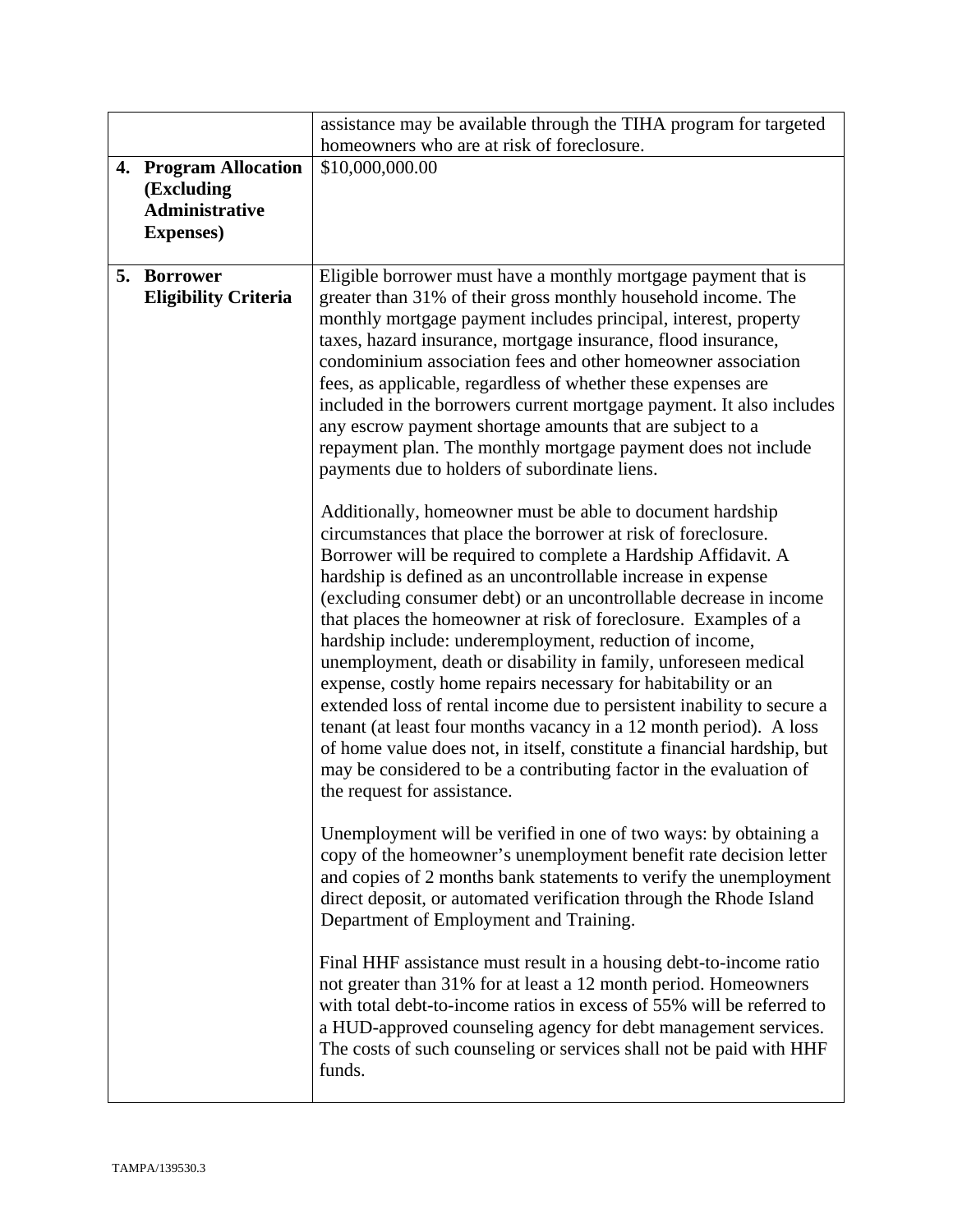|                             | Rhode Island's Mortgage Revenue Bond income limits apply to all      |
|-----------------------------|----------------------------------------------------------------------|
|                             | assistance programs. These eligibility limits are based on current   |
|                             | income and family size. They are generally up to 140% of area        |
|                             | median income. Currently, one or two person households can earn      |
|                             | up to \$87,800. Households of three or more can earn up to           |
|                             | \$102,400.                                                           |
|                             |                                                                      |
|                             | Borrower is able to satisfy program guidelines.                      |
| 6. Property/Loan            | Assistance will be provided to owner-occupied one-to four-family     |
| <b>Eligibility Criteria</b> | Rhode Island properties and condominiums provided the original       |
|                             | mortgage was not greater than \$729,750.                             |
|                             |                                                                      |
|                             | Borrower's lender must agree in writing to mediation with a HUD-     |
|                             | approved counseling agency if after receipt of HHF assistance the    |
|                             | borrower subsequently becomes more than 60 days delinquent and is    |
|                             | at risk of foreclosure within the stabilization period.              |
| 7. Program                  | Homeowner owns other real property                                   |
| <b>Exclusions</b>           |                                                                      |
|                             | Homeowner has cash reserves, non-retirement liquid assets,           |
|                             | exceeding the greater of \$5,000 or 3 months of principal, interest, |
|                             | taxes, insurance and applicable homeowner association dues.          |
|                             |                                                                      |
|                             | HAMP lender servicers are excluded unless all HAMP options have      |
|                             | been exhausted and lender/servicer provides a proprietary            |
|                             | modification program with similar terms.                             |
| 8. Structure of             | Funds will be provided in the form of a zero-percent interest, non-  |
| <b>Assistance</b>           | recourse, non-amortizing loan secured by the property and            |
|                             | forgivable at 20% per year over 5 years, if the homeowner fulfills   |
|                             | his or her obligations on a timely basis under the assistance        |
|                             | agreement. Borrowers who refinance, transfer title or sell the       |
|                             | property within the five-year period must repay the loan on a pro-   |
|                             | rata basis provided there is sufficient equity from such refinance,  |
|                             | title transfer or sale. Recycled funds will be returned to the HHF   |
|                             | Program for additional use through December 31, 2017. After          |
|                             | December 31, 2017 all repayments will be returned to Treasury.       |
| 9. Per Household            | LMA-Non-HAMP will provide up to \$6,000 to assist the borrower       |
| <b>Assistance</b>           | and lender to achieve a loan modification. Additional funds may be   |
|                             | available to eligible homeowners under Temporary and Immediate       |
|                             | Homeowner Assistance (TIHA).                                         |
| 10. Duration of             | The duration of the assistance is determined by the individual need  |
| <b>Assistance</b>           | of each eligible borrower. Assistance will be paid directly to the   |
|                             | existing servicer and may be distributed in a lump sum or on a       |
|                             | monthly basis until the maximum program amount is reached.           |
| <b>11. Estimated Number</b> | 1,750 households will be served                                      |
| of Participating            |                                                                      |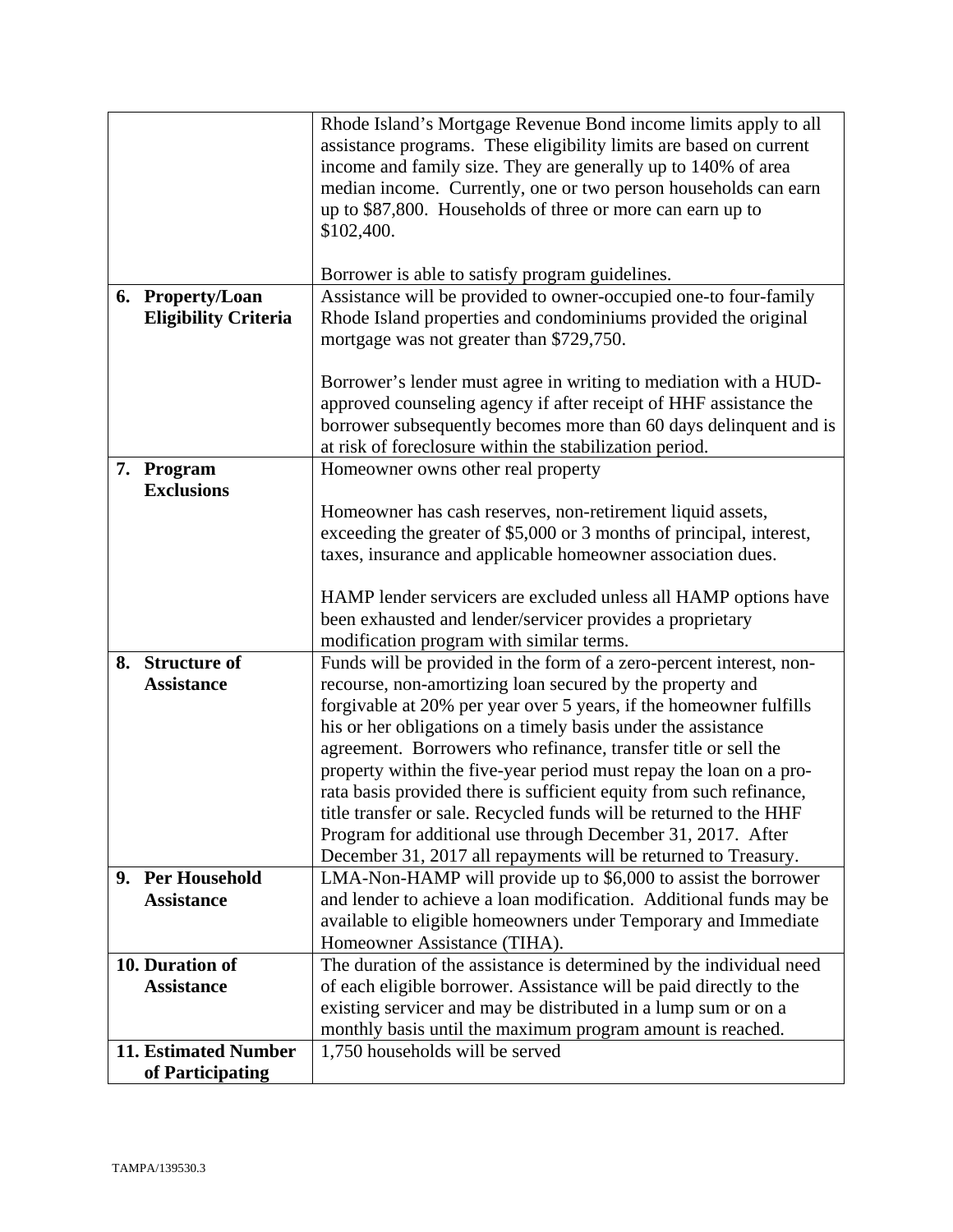| Households                                                                                    |                                                                                                                                                                                                                                                                                                                                                                                                                                                                                                                                                                                                                                                                                                                                                                                                                                                                                                                                                                                                                                                                                                                                                                                                                                                                                                                                                                  |
|-----------------------------------------------------------------------------------------------|------------------------------------------------------------------------------------------------------------------------------------------------------------------------------------------------------------------------------------------------------------------------------------------------------------------------------------------------------------------------------------------------------------------------------------------------------------------------------------------------------------------------------------------------------------------------------------------------------------------------------------------------------------------------------------------------------------------------------------------------------------------------------------------------------------------------------------------------------------------------------------------------------------------------------------------------------------------------------------------------------------------------------------------------------------------------------------------------------------------------------------------------------------------------------------------------------------------------------------------------------------------------------------------------------------------------------------------------------------------|
| 12. Program<br><b>Inception/Duration</b>                                                      | November 1, 2010 to December 31, 2012.                                                                                                                                                                                                                                                                                                                                                                                                                                                                                                                                                                                                                                                                                                                                                                                                                                                                                                                                                                                                                                                                                                                                                                                                                                                                                                                           |
| 13. Program<br><b>Interactions</b> with<br><b>Other HFA</b><br><b>Programs</b><br>14. Program | In addition to the \$6,000 permitted under this program, additional<br>funds may be available under the Temporary and Immediate<br>Homeowner Assistance (TIHA) program for circumstances, where<br>reinstatement funds are needed, there may be a third-party creditor,<br>or when an escrow shortfall needs addressing.<br>Also, in special circumstances, TIHA may provide up to \$30,000 aid<br>to targeted homeowners who are at risk of foreclosure.<br>None                                                                                                                                                                                                                                                                                                                                                                                                                                                                                                                                                                                                                                                                                                                                                                                                                                                                                                |
| <b>Interactions with</b><br><b>HAMP</b>                                                       |                                                                                                                                                                                                                                                                                                                                                                                                                                                                                                                                                                                                                                                                                                                                                                                                                                                                                                                                                                                                                                                                                                                                                                                                                                                                                                                                                                  |
| 15. Program Leverage<br>with Other<br><b>Financial</b><br><b>Resources</b>                    | This program is designed for homeowners that have mortgages with<br>local and regional lender/servicers who do not participate in HAMP.<br>As a condition of participating in this program, lenders must agree<br>to assume the full cost of modifying the loan, for a minimum of 12<br>months, to a payment amount that is 38% of the borrower's current<br>gross monthly household income.<br>Assistance under this program will be made to the lender to further<br>modify the loan to reduce the payment to a 31% housing debt to<br>income ratio based on the borrower's current gross monthly<br>household income.<br>The lender will match HHF funds on a one-for-one basis. The lender<br>contribution may be in the form of an interest rate reduction,<br>extension of the mortgage term or principal forbearance or<br>forgiveness. Forgiveness or forbearance of late fees or costs of<br>collection will not count toward the match. The timing of the lender<br>contribution will be at closing of the modification. The lender must<br>agree in writing to mediation with a HUD-approved counseling<br>agency if the borrower becomes more than 60 days delinquent and is<br>at risk of foreclosure during the subsequent 24 month period before<br>it can proceed to foreclosure.<br>Lenders participating in this program who demonstrate local |
|                                                                                               | servicing capability may access the program directly.                                                                                                                                                                                                                                                                                                                                                                                                                                                                                                                                                                                                                                                                                                                                                                                                                                                                                                                                                                                                                                                                                                                                                                                                                                                                                                            |
| 16. Qualify as an<br>Unemployment<br>Program                                                  | $\square$ Yes<br>$\boxtimes$ No                                                                                                                                                                                                                                                                                                                                                                                                                                                                                                                                                                                                                                                                                                                                                                                                                                                                                                                                                                                                                                                                                                                                                                                                                                                                                                                                  |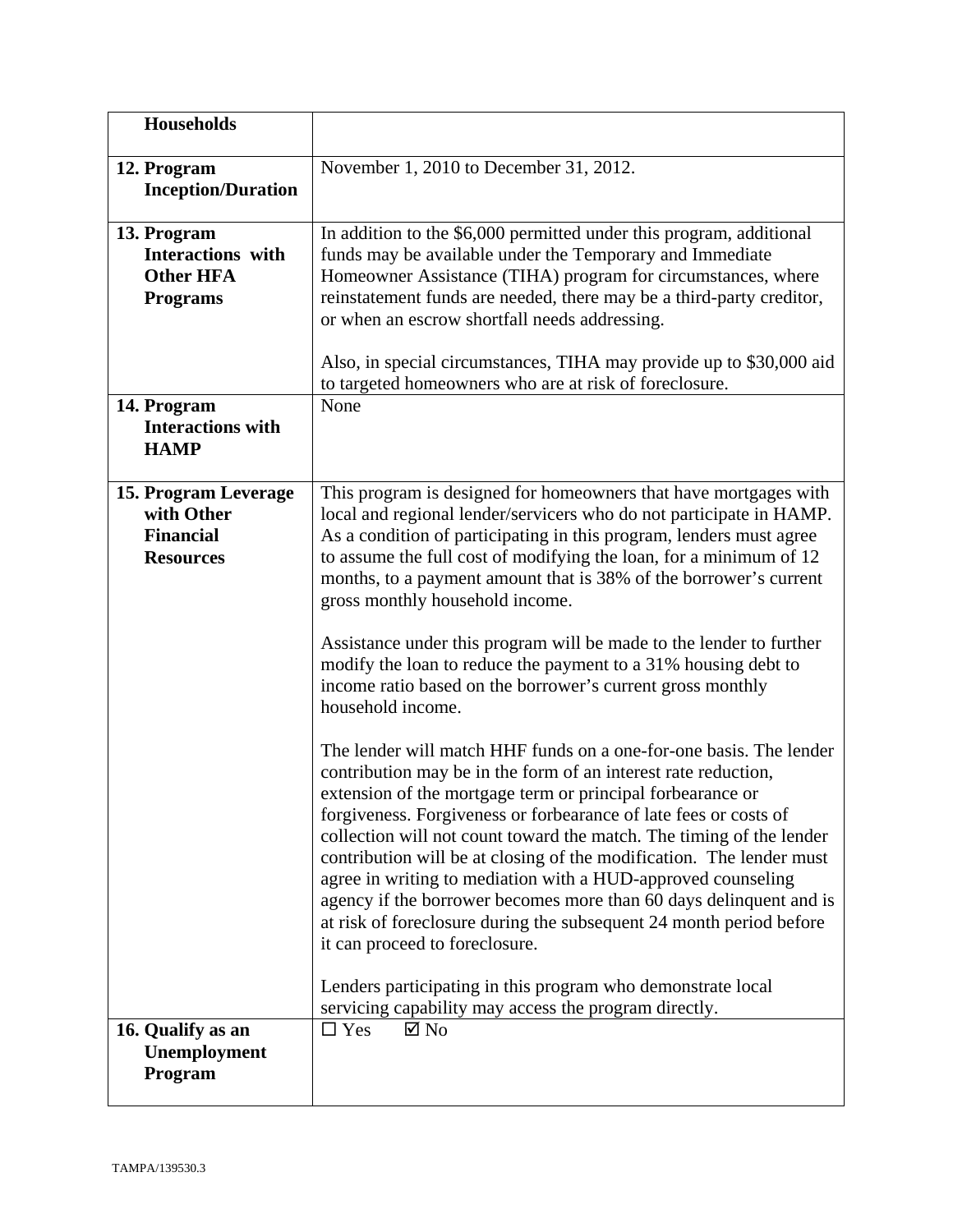## **Rhode Island Housing's**

# **Temporary and Immediate Homeowner Assistance (TIHA)**

# **Summary Guidelines**

| 1. Program Overview<br>The Temporary and Immediate Homeowner Assistance (TIHA) will |  |
|-------------------------------------------------------------------------------------|--|
| provide up to \$6,000 in homeowner retention assistance. Up to                      |  |
| \$6,000 of TIHA program funds may be used in combination with                       |  |
| LMA-HAMP or LMA-Non-HAMP assistance.                                                |  |
|                                                                                     |  |
| Also, in special circumstances, up to \$30,000 aid may be available                 |  |
| to targeted homeowners who are at risk of foreclosure.                              |  |
| Targeted homeowners include:                                                        |  |
| • HHF-eligible homeowners age 62 and over who are unable to                         |  |
| refinance an unaffordable mortgage and need assistance to meet                      |  |
|                                                                                     |  |
| the lender's minimum refinancing requirements                                       |  |
| • HHF eligible homeowners who have a deed restricted property                       |  |
| and have received federal or state subsidies and are at risk of                     |  |
| foreclosure                                                                         |  |
| HHF-eligible multi-family property homeowners who have                              |  |
| experienced a loss of rental income, due to property damage,                        |  |
| that has compromised their ability to afford their mortgage                         |  |
| payment                                                                             |  |
| • HHF-eligible homeowners who have received FEMA or other                           |  |
| federal flood assistance and still need assistance due to                           |  |
| extensive property damage                                                           |  |
|                                                                                     |  |
| There are many situations where payments made by or on behalf of                    |  |
| the borrower toward the first mortgage are not sufficient to prevent                |  |
|                                                                                     |  |
| an avoidable foreclosure. These include, but are not limited to,                    |  |
| situations where a borrower has had a temporary loss of income or                   |  |
| increase in expenses that have created a first mortgage delinquency                 |  |
| or another delinquency that has or may result in a default under the                |  |
| first mortgage, which, if not cured, may result in foreclosure. This                |  |
| situation could arise even when the borrower's current income may                   |  |
| be sufficient to pay the first mortgage going forward. There are also               |  |
| situations where the borrower needs temporary supplemental                          |  |
| mortgage payment assistance for the borrower and lender to agree                    |  |
| on a mortgage modification. This is frequently the result of a                      |  |
|                                                                                     |  |
|                                                                                     |  |
| temporary interruption in or reduction of employment.                               |  |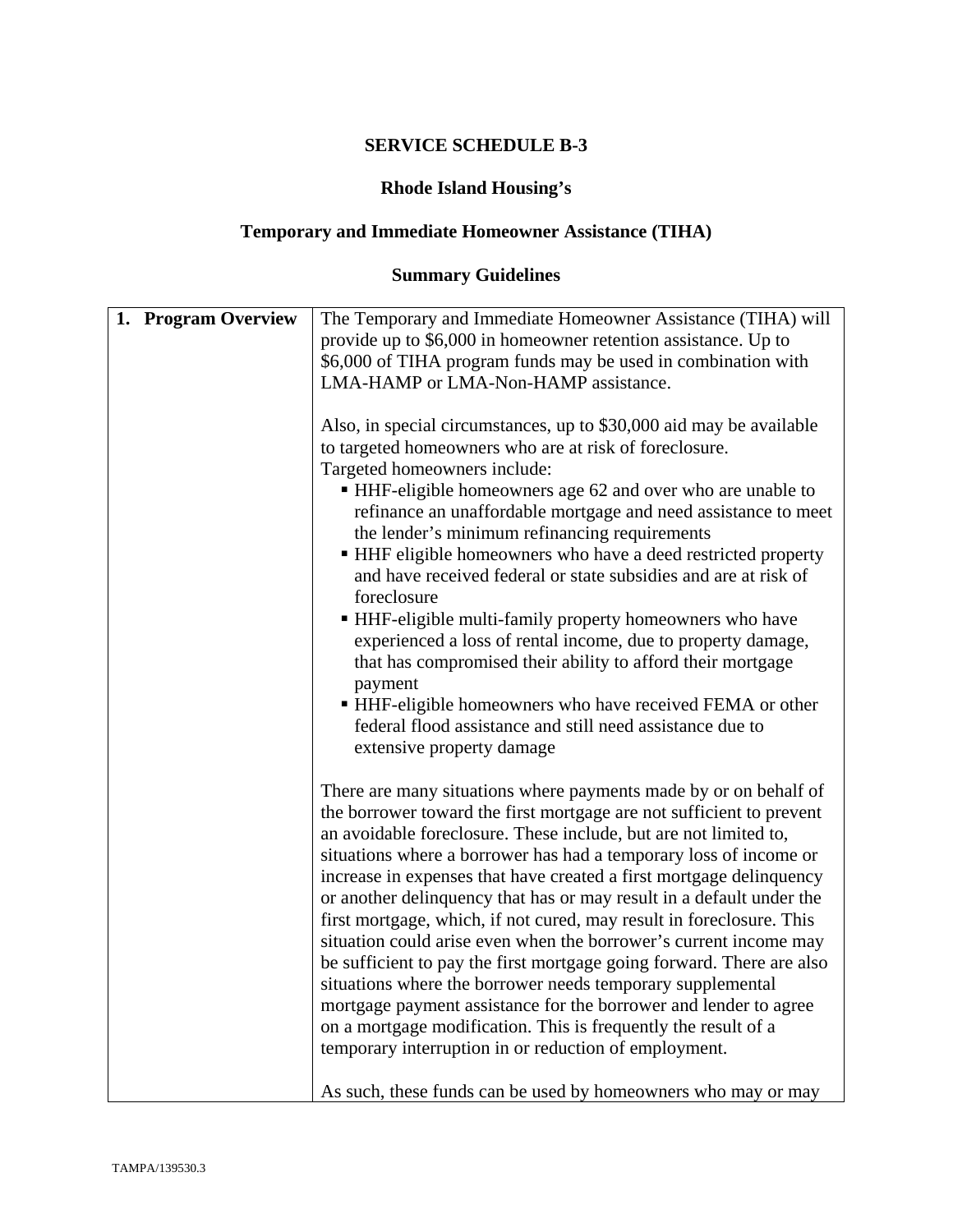|    |                                            | not qualify for permanent modifications. Funding can be used to<br>address:                                                       |
|----|--------------------------------------------|-----------------------------------------------------------------------------------------------------------------------------------|
|    |                                            | • insufficient income caused by a temporary interruption or a                                                                     |
|    |                                            | reduction in employment                                                                                                           |
|    |                                            | • insufficient equity                                                                                                             |
|    |                                            | · delinquent mortgage payments including escrows                                                                                  |
|    |                                            | • escrow shortage payments<br>• payment of non-escrowed taxes or insurances                                                       |
|    |                                            | • satisfaction of delinquent condo or planned unit development                                                                    |
|    |                                            | (PUD) homeowners association dues and special assessments                                                                         |
|    |                                            | • satisfaction of subordinate liens, superior real estate tax liens or                                                            |
|    |                                            | other liens related to the property                                                                                               |
|    | 2. Program Goals                           | To help a homeowner avoid foreclosure when faced with temporary<br>or immediate crisis.                                           |
| 3. | <b>Target</b>                              | An analysis of all Rhode Island cities and towns reveals that the                                                                 |
|    | <b>Population/Areas</b>                    | twelve communities with the highest rates of mortgage                                                                             |
|    |                                            | delinquencies and foreclosures are also among the communities with                                                                |
|    |                                            | the highest unemployment rates. Using a combination of the                                                                        |
|    |                                            | number of delinquencies and the number of unemployed, it is<br>estimated that 70% of all Hardest-Hit funds will be spent in these |
|    |                                            | twelve communities. Thirty-one of the thirty-nine communities in                                                                  |
|    |                                            | Rhode Island experienced an unemployment rate of 12% or higher                                                                    |
|    |                                            | in January of 2010, representing 85.45% of the state's population.                                                                |
|    |                                            | Therefore, we anticipate that 85% of all Hardest-Hit funding will be                                                              |
|    |                                            | targeted to communities with unemployment rates of greater than<br>12%.                                                           |
|    |                                            |                                                                                                                                   |
|    |                                            | In addition to targeted populations/areas, up to \$30,000 in total                                                                |
|    |                                            | assistance may be available for targeted homeowners who are at risk                                                               |
|    |                                            | of foreclosure.                                                                                                                   |
|    | 4. Program Allocation                      | \$10,000,000.00                                                                                                                   |
|    | (Excluding                                 |                                                                                                                                   |
|    | <b>Administrative</b><br><b>Expenses</b> ) |                                                                                                                                   |
| 5. | <b>Borrower</b>                            | HAMP and or Non-HAMP Modification                                                                                                 |
|    | <b>Eligibility Criteria</b>                | Eligible borrowers must have monthly mortgage payments                                                                            |
|    |                                            | that are greater than 31% of their gross monthly and must be                                                                      |
|    |                                            | able to document a hardship that has subsequently placed                                                                          |
|    |                                            | them at risk of foreclosure.                                                                                                      |
|    |                                            | With this assistance, homeowners with total debt-to-income                                                                        |
|    |                                            | ratios in excess of 55% will be referred to a HUD-approved                                                                        |
|    |                                            | counseling agency for debt management services. The costs                                                                         |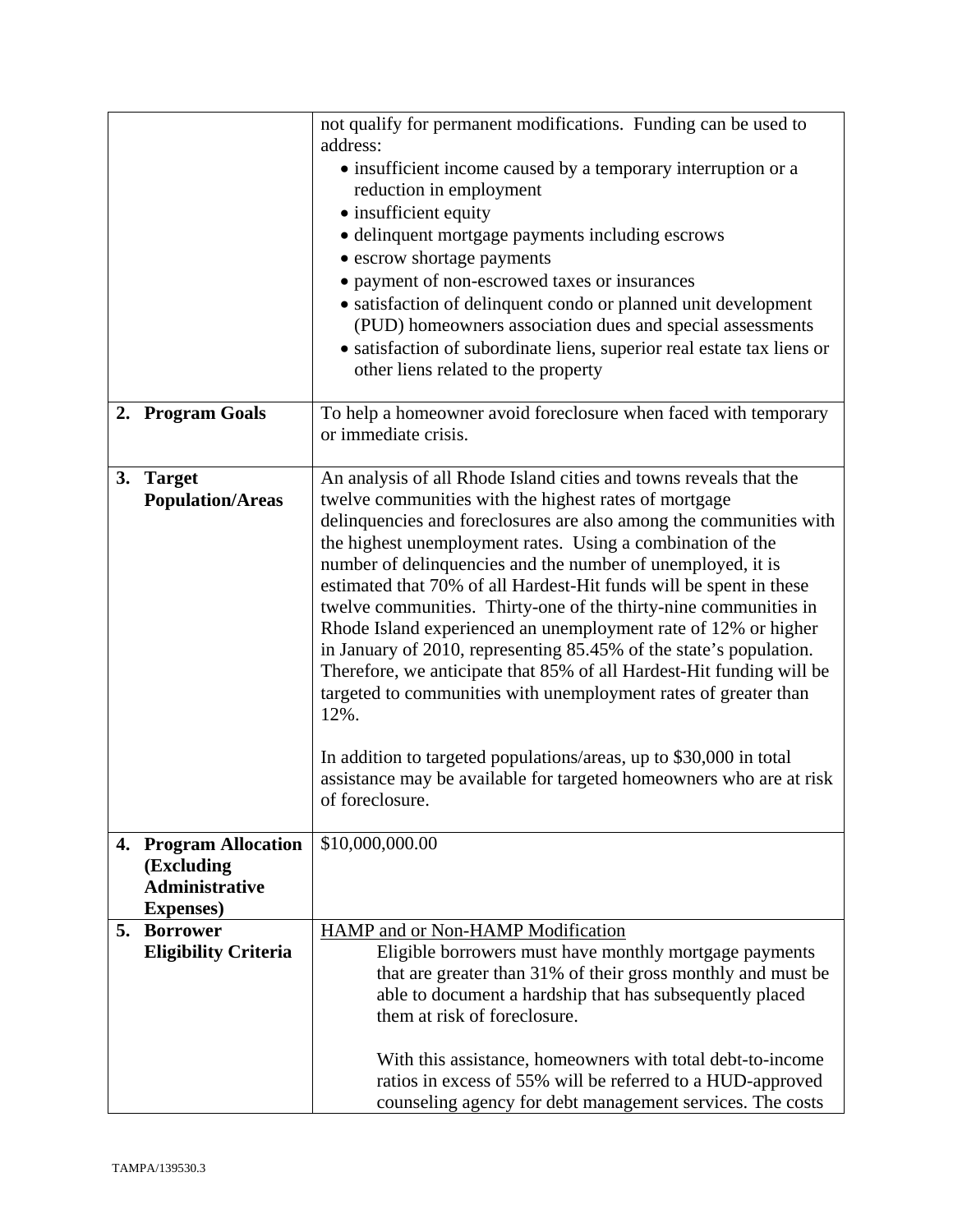| of such counseling or services shall not be paid with HHF                                                             |
|-----------------------------------------------------------------------------------------------------------------------|
| funds.                                                                                                                |
|                                                                                                                       |
| One-time Lump Sum Mortgage Reinstatement or Other Mortgage                                                            |
| Default Assistance                                                                                                    |
| Eligible borrowers must have a history of being in good                                                               |
| standing (less than 90 days delinquent) in the 12 months<br>preceding the hardship event. Borrower must demonstrate   |
| that the hardship resulted in a housing debt-to-income ratio                                                          |
| greater than 31%. Borrower must be able to demonstrate that                                                           |
| the hardship caused the delinquency and that they can regain                                                          |
| the ability to sustain their mortgage payments post HHF                                                               |
| assistance. The monthly mortgage payment includes                                                                     |
| principal, interest, property taxes, hazard insurance,                                                                |
| mortgage insurance, flood insurance, condominium                                                                      |
| association fees and other homeowner association fees, as                                                             |
| applicable, regardless of whether these expenses are included                                                         |
| in the borrowers current mortgage payment. It also includes                                                           |
| any escrow payment shortage amounts that are subject to a                                                             |
| repayment plan. The monthly mortgage payment does not<br>include payments due to holders of subordinate liens.        |
|                                                                                                                       |
| Homeowners with total debt-to-income ratios in excess of                                                              |
| 55% will be referred to a HUD-approved counseling agency                                                              |
| for debt management services. The costs of such counseling                                                            |
| or services shall not be paid with HHF funds.                                                                         |
|                                                                                                                       |
|                                                                                                                       |
| <b>Temporary Loss of Income</b><br>Eligible borrowers must have a history of being in good                            |
| standing (less than 90 days delinquent) in the 12 months                                                              |
| preceding the hardship event. Borrower must demonstrate                                                               |
| that the loss of income resulted in a housing debt-to-income                                                          |
| ratio greater than 31%. Borrower must be able to                                                                      |
| demonstrate that the temporary loss of income caused the                                                              |
| delinquency and that they can regain the ability to sustain                                                           |
| their mortgage payments post HHF assistance. The monthly                                                              |
| mortgage payment includes principal, interest, property                                                               |
| taxes, hazard insurance, mortgage insurance, flood                                                                    |
| insurance, condominium association fees and other                                                                     |
| homeowner association fees, as applicable, regardless of                                                              |
| whether these expenses are included in the borrowers current<br>mortgage payment. It also includes any escrow payment |
| shortage amounts that are subject to a repayment plan. The                                                            |
| monthly mortgage payment does not include payments due                                                                |
| to holders of subordinate liens.                                                                                      |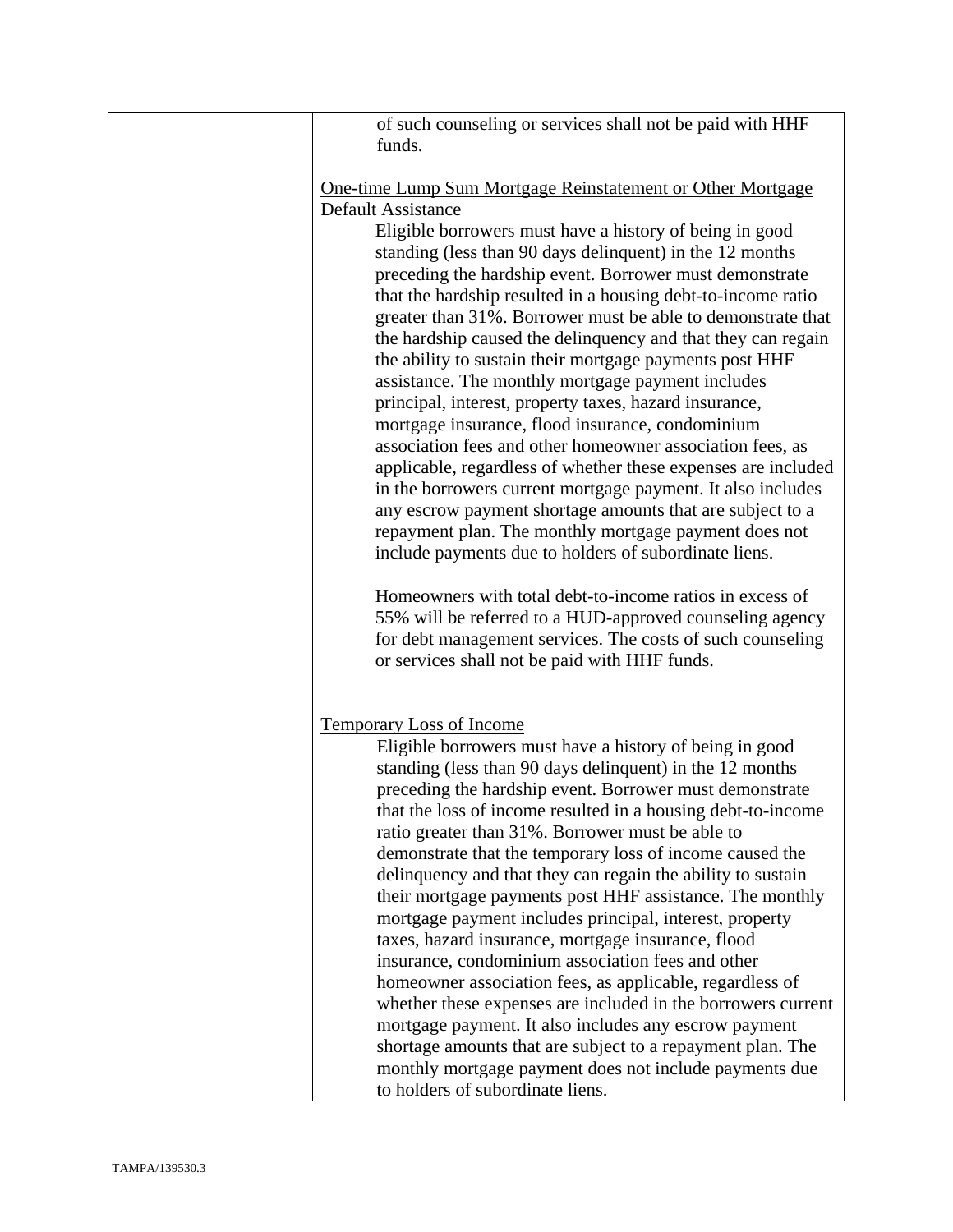|                                                 | Homeowner must contribute the greater of \$250 or 31% of<br>the total gross monthly household income toward their<br>mortgage obligation. They must make their portion of the<br>mortgage payment as directed by Rhode Island Housing or<br>its designee, on time; and must actively seek reemployment<br>during the assistance period.<br>Homeowners with total debt-to-income ratios in excess of<br>55% will be referred to a HUD-approved counseling agency<br>for debt management services. The costs of such counseling<br>or services shall not be paid with HHF funds. |
|-------------------------------------------------|--------------------------------------------------------------------------------------------------------------------------------------------------------------------------------------------------------------------------------------------------------------------------------------------------------------------------------------------------------------------------------------------------------------------------------------------------------------------------------------------------------------------------------------------------------------------------------|
|                                                 | Borrower must be able to document the reason for the hardship and<br>will be required to complete a Hardship Affidavit. A hardship is<br>defined as an uncontrollable increase in expenses (excluding<br>consumer debt) or an uncontrollable decrease in income that has<br>placed the homeowner at risk of foreclosure. Additionally, to<br>qualify for TIHA assistance, homeowners with a gross annual<br>income of \$50,000 or more must demonstrate a combined income<br>loss or expense increase preceding the hardship event which is<br>greater than 10%.               |
|                                                 | Examples of a hardship include: underemployment, reduction of<br>income, unemployment, death or disability in family, unforeseen<br>medical expense, costly home repairs necessary for habitability or<br>an extended loss of rental income due to persistent inability to<br>secure a tenant (at least four month vacancy in a 12 month period).<br>A loss of home value does not, unto itself, constitute a financial<br>hardship, but may be considered to be a contributing factor in the<br>evaluation of the request for assistance.                                     |
|                                                 | Assistance is available to homeowners who have exhausted all<br>options in meeting their mortgage obligation.                                                                                                                                                                                                                                                                                                                                                                                                                                                                  |
|                                                 | Rhode Island's Mortgage Revenue Bond income limits apply to all<br>assistance programs. These eligibility limits are based on current<br>income and family size. They are generally up to 140% of area<br>median income. Currently, one or two person households can earn<br>up to \$87,800. Households of three or more can earn up to<br>\$102,400.                                                                                                                                                                                                                          |
|                                                 | Borrower is able to satisfy program guidelines.                                                                                                                                                                                                                                                                                                                                                                                                                                                                                                                                |
| 6. Property/Loan<br><b>Eligibility Criteria</b> | Assistance will be provided to owner-occupied one-to four-family<br>Rhode Island properties and condominiums provided the original<br>mortgage was not greater than \$729,750.                                                                                                                                                                                                                                                                                                                                                                                                 |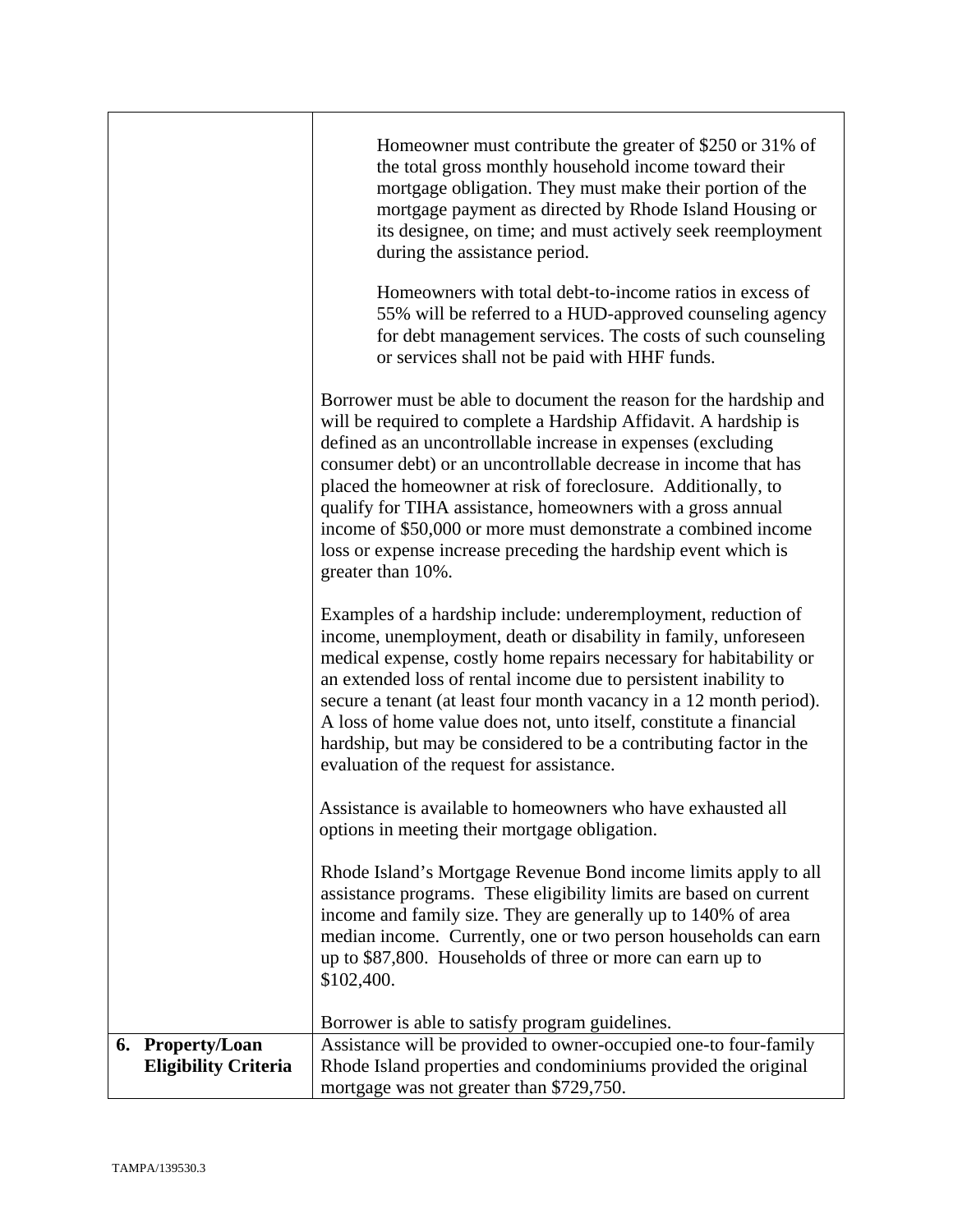| 7. Program                  | Homeowner owns other real property.                                  |
|-----------------------------|----------------------------------------------------------------------|
| <b>Exclusions</b>           |                                                                      |
|                             | Homeowner has cash reserves, non-retirement liquid assets,           |
|                             | exceeding the greater of \$5,000 or 3 months of principal, interest, |
|                             | taxes, insurance and applicable homeowner association dues.          |
| 8. Structure of             | Funds will be provided in the form of a zero-percent interest, non-  |
| <b>Assistance</b>           | recourse, non-amortizing loan secured by the property and            |
|                             | forgivable at 20% per year over 5 years, if the homeowner fulfills   |
|                             | his or her obligations on a timely basis under the assistance        |
|                             | agreement. Borrowers who refinance, transfer title or sell the       |
|                             | property within the five-year period must repay the loan on a pro-   |
|                             | rata basis provided there is sufficient equity from such refinance,  |
|                             | title transfer or sale. Recycled funds will be returned to the HHF   |
|                             | Program for additional use through December 31, 2017. After          |
|                             | December 31, 2017 all repayments will be returned to Treasury.       |
| 9. Per Household            | The amount of assistance under TIHA is \$6,000 per household. Up     |
| <b>Assistance</b>           | to \$6,000 of TIHA program funds may be used in combination with     |
|                             | LMA-HAMP or LMA-Non-HAMP assistance. Up to \$30,000 in               |
|                             | assistance may be available for targeted homeowners who are at risk  |
|                             | of foreclosure.                                                      |
| 10. Duration of             | The duration of the assistance is determined by the individual need  |
| <b>Assistance</b>           | of each eligible borrower. Assistance will be paid directly to the   |
|                             | existing servicer and may be distributed in a lump sum or on a       |
|                             | monthly basis until the maximum program amount is reached.           |
| <b>11. Estimated Number</b> | 2,750 households will be served                                      |
| of Participating            |                                                                      |
| <b>Households</b>           |                                                                      |
| 12. Program                 | November 1, 2010 to December 31, 2012.                               |
| <b>Inception/Duration</b>   |                                                                      |
| 13. Program                 | Up to \$6,000 of TIHA program funds may be used in combination       |
| <b>Interactions</b> with    | with LMA-HAMP or LMA-Non-HAMP assistance .The combined               |
| <b>Other HFA</b>            | assistance permitted under these programs is \$12,000 per household  |
| <b>Programs</b>             | and may be made on a lump sum or monthly basis.                      |
| 14. Program                 | This program complements HAMP by providing additional                |
| <b>Interactions with</b>    | resources to reverse a negative HAMP decision. It also               |
| <b>HAMP</b>                 | complements the Unemployment Program by providing payment            |
|                             | assistance to unemployed homeowners.                                 |
| 15. Program Leverage        | Leverage with LMA-HAMP and LMA-Non-HAMP                              |
| with Other                  |                                                                      |
| <b>Financial</b>            |                                                                      |
| <b>Resources</b>            |                                                                      |
| 16. Qualify as an           | $\square$ Yes<br>$\boxtimes$ No                                      |
| Unemployment                |                                                                      |
| Program                     |                                                                      |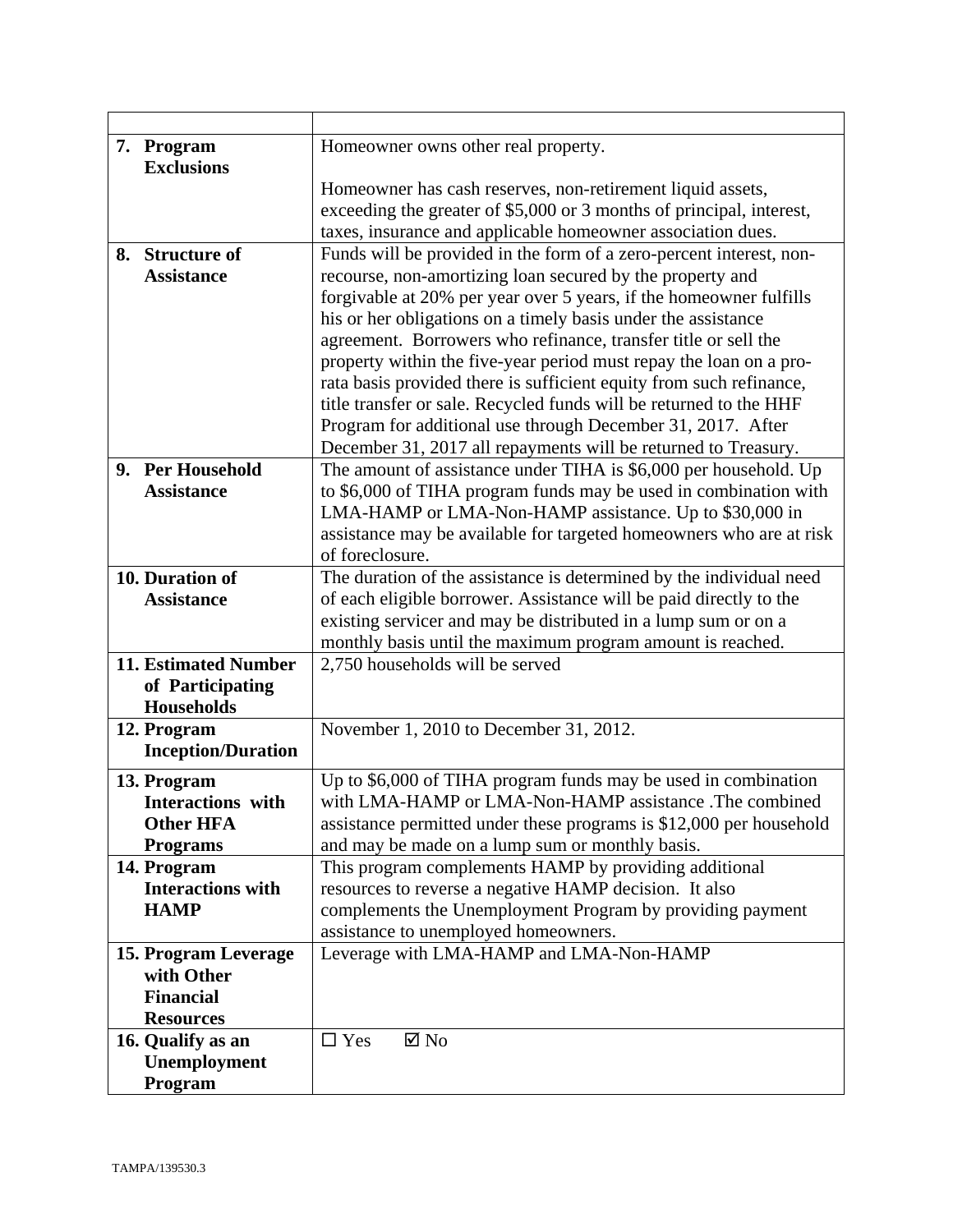# **Rhode Island Housing's**

# **Moving Forward Assistance**

# **Summary Guidelines**

| 1. Program Overview | The Moving Forward Assistance Program (MFA) will provide                                                                            |
|---------------------|-------------------------------------------------------------------------------------------------------------------------------------|
|                     | eligible homeowners with up to \$4,000 of assistance when it is                                                                     |
|                     | determined that they can no longer afford to stay in their home.                                                                    |
|                     |                                                                                                                                     |
|                     | Additionally in special circumstances, up to \$30,000 aid may be                                                                    |
|                     | available through the TIHA program to facilitate a short sale or                                                                    |
|                     | deed in lieu of foreclosure for homeowners of targeted                                                                              |
|                     | affordable properties that are at risk of foreclosure.                                                                              |
|                     |                                                                                                                                     |
|                     | Targeted homeowners are:                                                                                                            |
|                     | HHF eligible homeowners who have a deed restricted                                                                                  |
|                     | property and have received federal or state subsidies and                                                                           |
|                     | are at risk of foreclosure.                                                                                                         |
|                     |                                                                                                                                     |
|                     | In some circumstances the best outcome for borrower, lender                                                                         |
|                     | and community may be for the borrower to relinquish the                                                                             |
|                     | property in an orderly process. MFA assistance can take the                                                                         |
|                     | form of a contribution to the primary or secondary lender to                                                                        |
|                     | help facilitate a short sale or deed in lieu of foreclosure. It could                                                               |
|                     | also be used to provide the borrower relocation assistance                                                                          |
|                     | including a security deposit/first and last months rent, moving                                                                     |
|                     | expenses, or utility deposit MFA assistance could be used to                                                                        |
|                     | satisfy subordinate or superior real estate tax liens against the<br>real estate that prevent the homeowner from transferring clear |
|                     | title. These liens may include judgments, mechanics liens,                                                                          |
|                     | defects, inheritance taxes, water fees, fire district or sewer fees,                                                                |
|                     | condo fees, PUD lien sale or other legal encumbrances on the                                                                        |
|                     | property or to satisfy judgments or loan deficiency balances                                                                        |
|                     | resulting from a short sale.                                                                                                        |
|                     |                                                                                                                                     |
|                     | Funds will be provided directly to the ultimate recipient (i.e.                                                                     |
|                     | lender, apartment owner), not through the borrower.                                                                                 |
| 2. Program Goals    | Rhode Island Housing envisions that these monies would be                                                                           |
|                     | used to complement other federal or lender programs designed                                                                        |
|                     | specifically to stabilize communities by providing assistance to                                                                    |
|                     | borrowers who have suffered a financial hardship and as a                                                                           |
|                     | result are no longer financially able to stay in their home.                                                                        |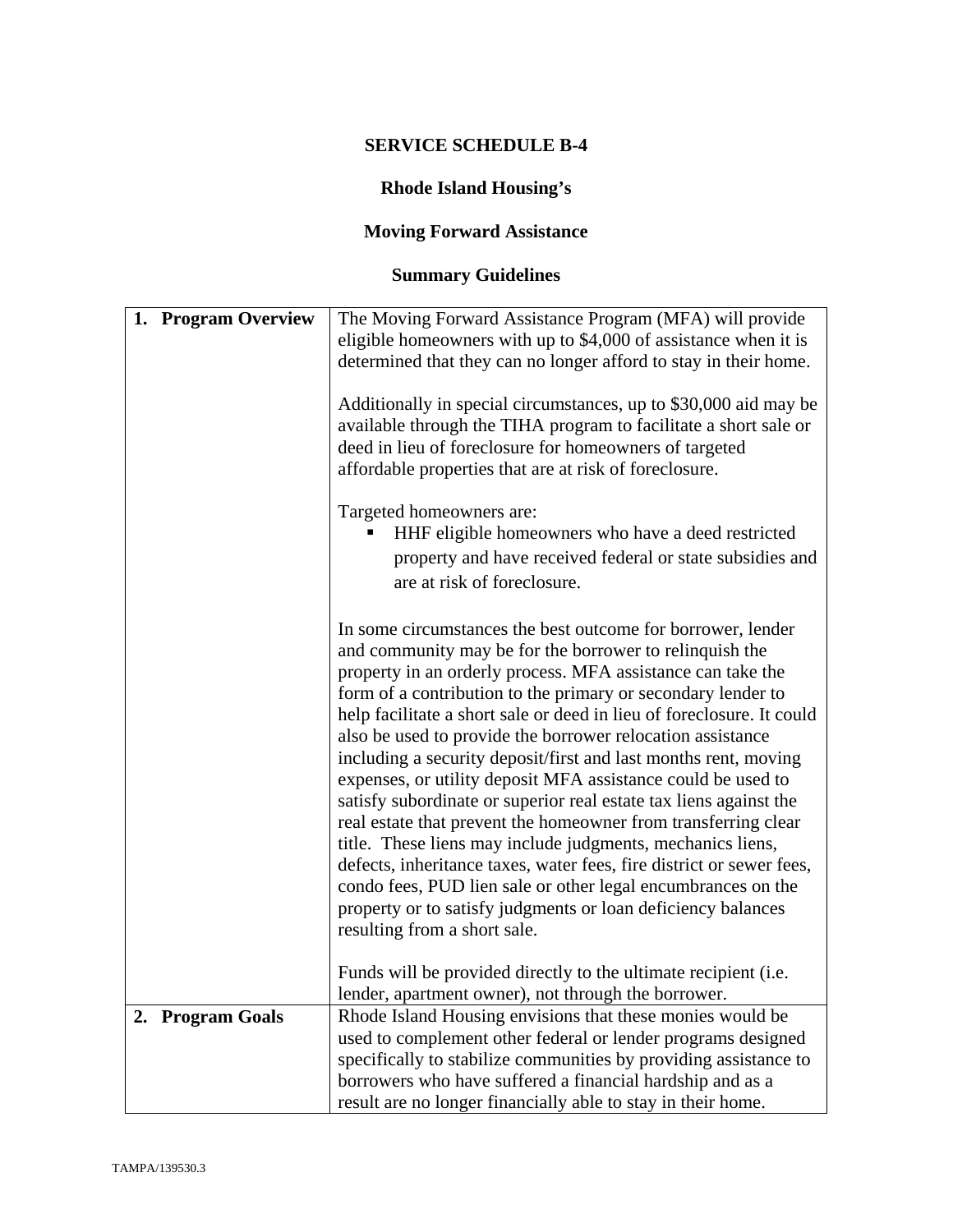| 3. | <b>Target</b><br><b>Population/Areas</b>                                              | An analysis of all Rhode Island cities and towns reveals that the<br>twelve communities with the highest rates of mortgage<br>delinquencies and foreclosures are also among the communities<br>with the highest unemployment rates. Using a combination of<br>the number of delinquencies and the number of unemployed, it<br>is estimated that 70% of all Hardest-Hit funds will be spent in<br>these twelve communities. Thirty one of the thirty nine<br>communities in Rhode Island experienced an unemployment<br>rate of 12% or higher in January of 2010, representing 85.45%<br>of the state's population. Therefore, we anticipate that 85% of<br>all Hardest-Hit funding will be targeted to communities with<br>unemployment rates of greater than 12%.<br>Additionally in special circumstances, up to \$30,000 aid may be<br>available through the TIHA program to homeowners of targeted<br>properties that are at risk of foreclosure.                                                                                                                                                                                                                                                       |
|----|---------------------------------------------------------------------------------------|-------------------------------------------------------------------------------------------------------------------------------------------------------------------------------------------------------------------------------------------------------------------------------------------------------------------------------------------------------------------------------------------------------------------------------------------------------------------------------------------------------------------------------------------------------------------------------------------------------------------------------------------------------------------------------------------------------------------------------------------------------------------------------------------------------------------------------------------------------------------------------------------------------------------------------------------------------------------------------------------------------------------------------------------------------------------------------------------------------------------------------------------------------------------------------------------------------------|
| 4. | <b>Program Allocation</b><br>(Excluding<br><b>Administrative</b><br><b>Expenses</b> ) | \$3,500,000.00                                                                                                                                                                                                                                                                                                                                                                                                                                                                                                                                                                                                                                                                                                                                                                                                                                                                                                                                                                                                                                                                                                                                                                                              |
| 5. | <b>Borrower</b><br><b>Eligibility Criteria</b>                                        | Borrower must be able to document the reason for the hardship<br>and will be required to complete a Hardship Affidavit. A<br>hardship is defined as an uncontrollable increase in housing<br>expense or an uncontrollable decrease in income that has placed<br>the homeowner at risk of foreclosure. Examples of a hardship<br>include: underemployment, reduction of income,<br>unemployment, death or disability in family, unforeseen<br>medical expense, and costly home repairs necessary for<br>habitability. A loss of home value does not, unto itself,<br>constitute a financial hardship, but may be considered to be a<br>contributing factor in the evaluation of the request for<br>assistance.<br>Unemployment will be verified in one of two ways: by<br>obtaining a copy of the homeowner's unemployment benefit<br>rate decision letter and copies of 2 months bank statements to<br>verify the unemployment direct deposit, or by online,<br>automated verification through the Rhode Island Department of<br><b>Employment and Training.</b><br>Assistance is available to homeowners who have a documented<br>hardship.<br>Rhode Island's Mortgage Revenue Bond income limits apply to |
|    |                                                                                       | all assistance programs. These eligibility limits are based on                                                                                                                                                                                                                                                                                                                                                                                                                                                                                                                                                                                                                                                                                                                                                                                                                                                                                                                                                                                                                                                                                                                                              |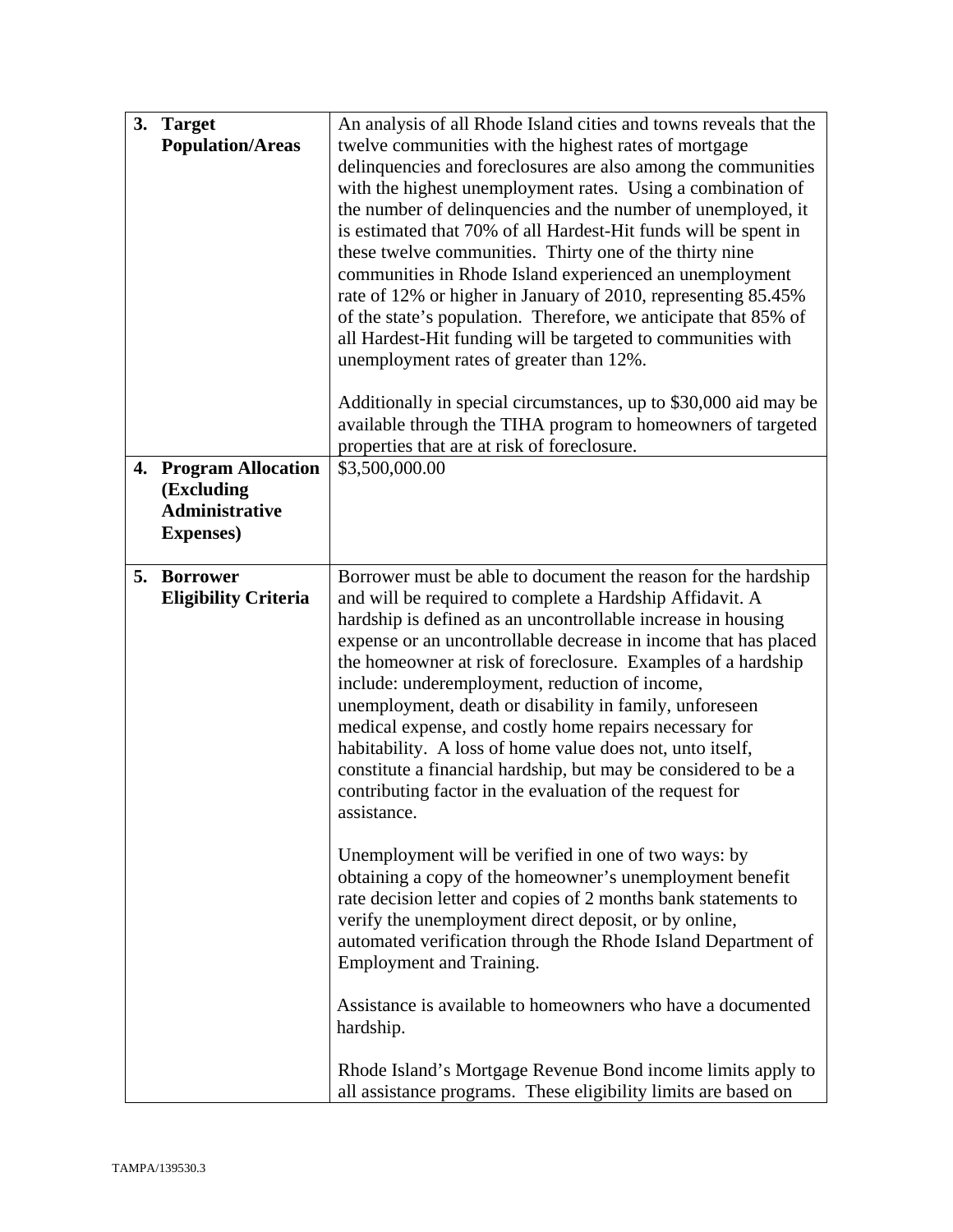|                             | current income and family size. They are generally up to 140%                                                                       |
|-----------------------------|-------------------------------------------------------------------------------------------------------------------------------------|
|                             | of area median income. Currently, one or two person                                                                                 |
|                             | households can earn up to \$87,800. Households of three or                                                                          |
|                             | more can earn up to \$102,400.                                                                                                      |
|                             |                                                                                                                                     |
|                             | Borrower is able to satisfy program guidelines.                                                                                     |
| 6. Property/Loan            | Assistance will be provided to owner-occupied one-to four-                                                                          |
| <b>Eligibility Criteria</b> | family Rhode Island properties and condominiums provided the                                                                        |
|                             | original mortgage was not greater than \$729,750.                                                                                   |
| 7. Program                  | Homeowner owns other real property.                                                                                                 |
| <b>Exclusions</b>           |                                                                                                                                     |
|                             | Homeowners accessing these funds may not have cash reserves,                                                                        |
|                             | non-retirement liquid assets, exceeding \$3,000.                                                                                    |
| 8. Structure of             | None                                                                                                                                |
| <b>Assistance</b>           |                                                                                                                                     |
| 9. Per Household            |                                                                                                                                     |
| <b>Assistance</b>           | Assistance under this program will be limited up to \$4,000 per<br>family to facilitate a short sale or deed in lieu of foreclosure |
|                             | and/or to assist the homeowner with relocation. Up to \$30,000                                                                      |
|                             | aid may be available through the TIHA program to                                                                                    |
|                             | homeowners of targeted properties.                                                                                                  |
|                             |                                                                                                                                     |
| 10. Duration of             | Participation in this program is a one-time payment made to                                                                         |
| <b>Assistance</b>           | directly to the ultimate recipient (i.e. lender, apartment owner).                                                                  |
|                             |                                                                                                                                     |
| <b>11. Estimated Number</b> | 875 households will be served                                                                                                       |
| of Participating            |                                                                                                                                     |
| <b>Households</b>           |                                                                                                                                     |
|                             |                                                                                                                                     |
| 12. Program Inception/      | November 1, 2010 to December 31, 2012.                                                                                              |
| <b>Duration</b>             |                                                                                                                                     |
|                             |                                                                                                                                     |
| 13. Program Leverage        | MFA can provide assistance, up to the household cap, if a                                                                           |
| /Interactions with          | homeowner has used other HHF programs and subsequently                                                                              |
| <b>Other HFA</b>            | can no longer afford to stay in the home.                                                                                           |
| <b>Programs</b>             |                                                                                                                                     |
|                             | Additionally in special circumstances, up to \$30,000 aid may be                                                                    |
|                             | available through the TIHA program to homeowners of targeted<br>properties.                                                         |
| 14. Program                 | MFA can provide assistance, up to the household cap, if a                                                                           |
| <b>Interactions with</b>    | homeowner has obtained a HAMP or other HHF program                                                                                  |
| <b>HAMP</b>                 | assistance and subsequently can no longer afford to stay in the                                                                     |
|                             | home.                                                                                                                               |
| 15. Program Leverage        | Rhode Island Housing intends to leverage its current emergency                                                                      |
| with Other                  | and rental assistance programs which include                                                                                        |
| <b>Financial</b>            | www.homelocatorri.net and other relocation services which                                                                           |
|                             |                                                                                                                                     |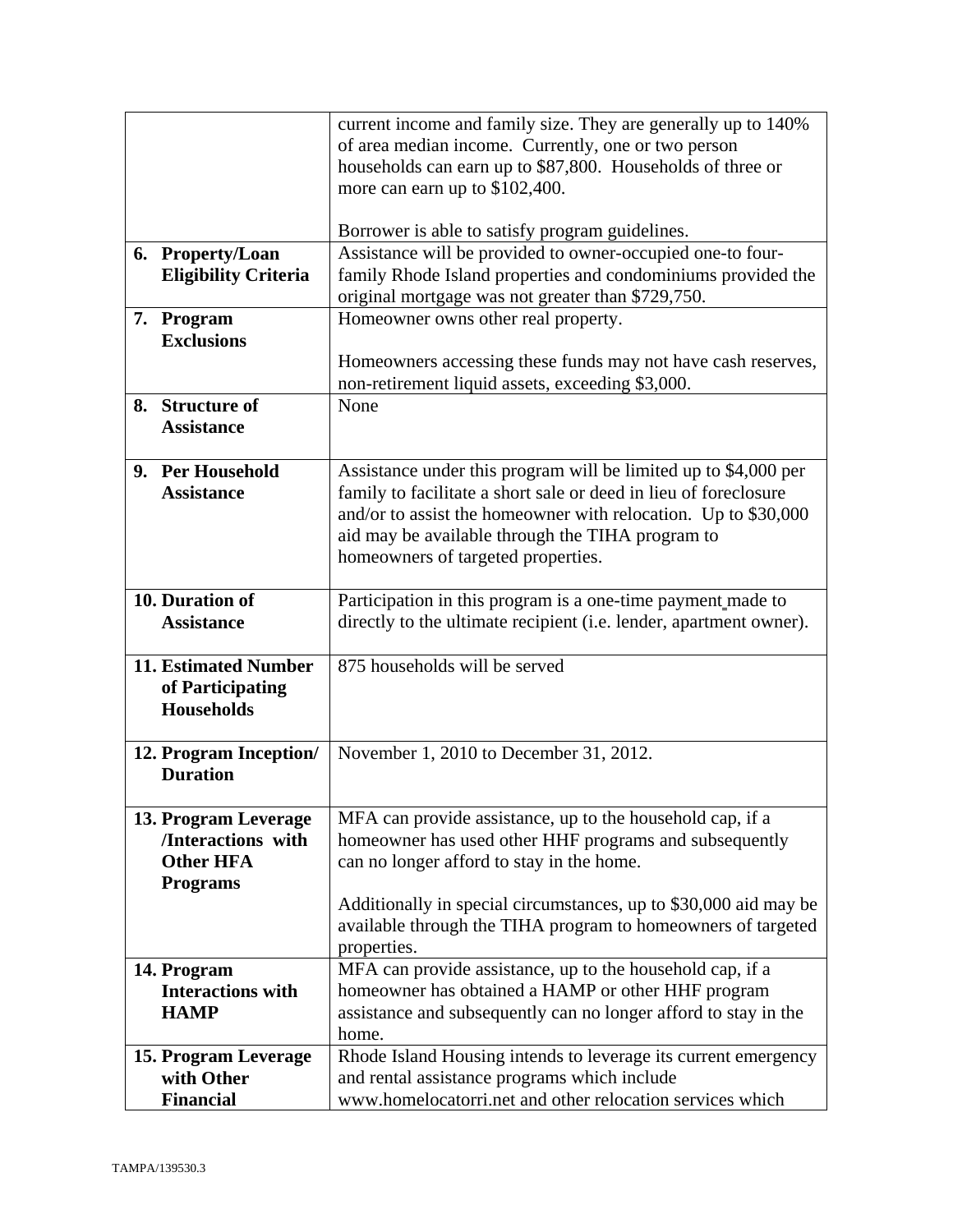| <b>Resources</b>                             | include Homeless Protection and Rapid Placement (HPRP) and<br>Road Home Emergency Housing Assistance. |
|----------------------------------------------|-------------------------------------------------------------------------------------------------------|
| 16. Qualify as an<br>Unemployment<br>Program | $\nabla$ No<br>$\square$ Yes                                                                          |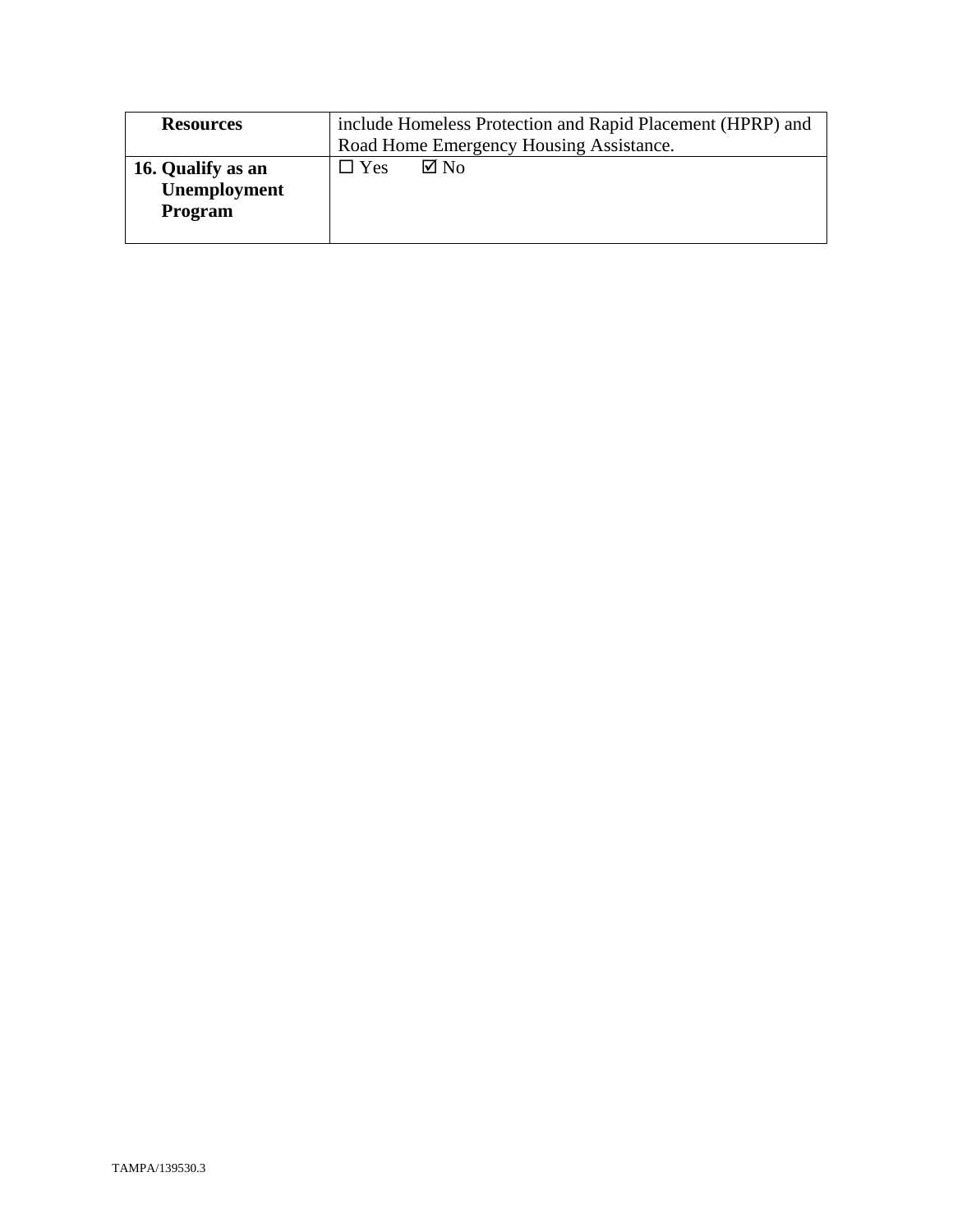#### **Rhode Island Housing**

#### **Mortgage Payment Assistance - Unemployment Program (MPA-UP) For HAMP and Non-HAMP Lenders**

# **Summary Guidelines**

| 1. | <b>Program Overview</b> | The Mortgage Payment Assistance - Unemployment Program<br>(MPA-UP) will provide up to \$6,000 in assistance to help<br>unemployed or substantially underemployed homeowners make<br>partial mortgage payments while they search for a new job or<br>participate in a job training program.                                                                                                                                                                                                                                                                                                    |
|----|-------------------------|-----------------------------------------------------------------------------------------------------------------------------------------------------------------------------------------------------------------------------------------------------------------------------------------------------------------------------------------------------------------------------------------------------------------------------------------------------------------------------------------------------------------------------------------------------------------------------------------------|
|    |                         | Homeowners will be screened for and directed to this program<br>through the Hardest Hit Fund Rhode Island (HHFRI) Intake<br>process. The number of months and terms of assistance will be<br>specified in the HHFRI Action Plan prepared by the<br>lender/servicer or counselor, agreed to by the homeowner and<br>approved by Rhode Island Housing.                                                                                                                                                                                                                                          |
|    |                         | Homeowner will be required to contribute the greater of \$250 or<br>31% of the total gross monthly household income toward their<br>mortgage obligation as agreed to by the HHFRI Action Plan.                                                                                                                                                                                                                                                                                                                                                                                                |
|    |                         | MPA-UP assistance will be used to pay partial mortgage and<br>mortgage-related expenses until the maximum household<br>assistance amount is reached or the homeowner returns to work.<br>The homeowner may continue receiving assistance for up to 2<br>months after reemployment as long as the program household<br>assistance limit has not been reached. Assistance funds will be<br>paid directly to the lender/servicers. Rhode Island Housing or its<br>designee will collect the homeowner's portion of the payment<br>only if the Lender/Servicer will not accept a partial payment. |
|    |                         | MPA-UP assistance may be used to make ongoing partial<br>mortgage payments and related expenses such as:                                                                                                                                                                                                                                                                                                                                                                                                                                                                                      |
|    |                         | <b>Escrows</b><br>$\bullet$<br>Property taxes and insurance<br>Condo association fees                                                                                                                                                                                                                                                                                                                                                                                                                                                                                                         |
|    |                         | MPA-UP assistance may not be used to reinstate a delinquent<br>mortgage.                                                                                                                                                                                                                                                                                                                                                                                                                                                                                                                      |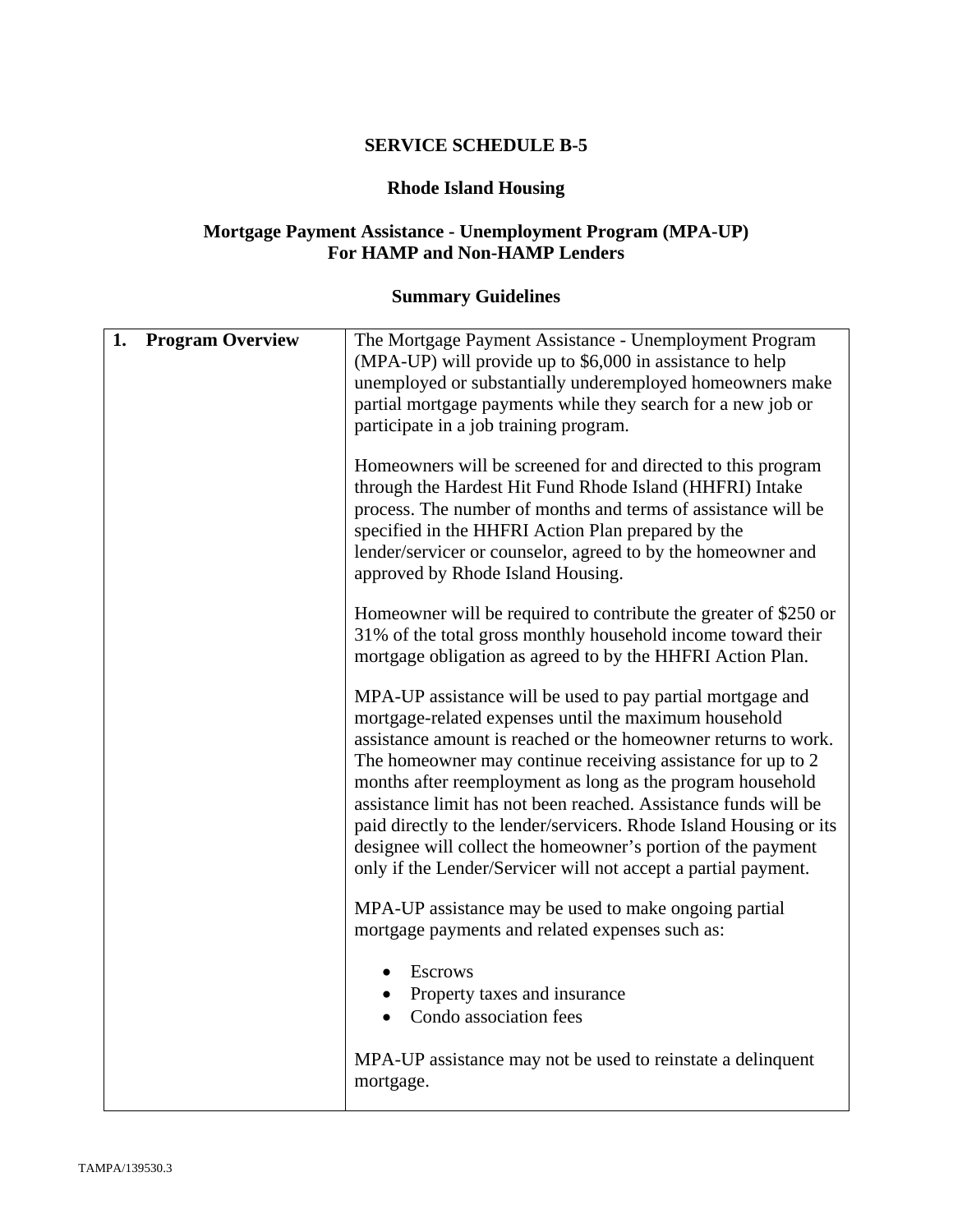|    |                                                                                      | This Program will work as both a stand alone program or as a<br>gateway into other HHFRI programs aimed at achieving a<br>reinstatement or a sustainable loan modification. Homeowners<br>may receive assistance from one or more HHFRI Programs. The<br>HHFRI Action Plan will determine type(s) and amount of<br>assistance for each homeowner, up to the maximum total benefit<br>amount for which the homeowner qualifies.                                                                                                                                                                                                                                                                                                                                                      |
|----|--------------------------------------------------------------------------------------|-------------------------------------------------------------------------------------------------------------------------------------------------------------------------------------------------------------------------------------------------------------------------------------------------------------------------------------------------------------------------------------------------------------------------------------------------------------------------------------------------------------------------------------------------------------------------------------------------------------------------------------------------------------------------------------------------------------------------------------------------------------------------------------|
| 2. | <b>Program Goals</b>                                                                 | To assist unemployed and substantially underemployed<br>homeowners to remain in their homes and make on-time,<br>monthly payments on their mortgages during their hardship so<br>that they may avoid delinquency and foreclosure; and to help<br>stabilize homeowners so that they can obtain a sustainable loan<br>modification, if necessary, after they have regained full<br>employment.                                                                                                                                                                                                                                                                                                                                                                                        |
| 3. | <b>Target Population /</b><br><b>Areas</b>                                           | An analysis of all Rhode Island cities and towns reveals that the<br>twelve communities with the highest rates of mortgage<br>delinquencies and foreclosures are also among the communities<br>with the highest unemployment rates. Using a combination of<br>the number of delinquencies and the number of unemployed, it<br>is estimated that 70% of all Hardest-Hit funds will be spent in<br>these twelve communities. Thirty-one of the thirty-nine<br>communities in Rhode Island experienced an unemployment<br>rate of 12% or higher in January of 2010, representing 85.45%<br>of the state's population. Therefore, we anticipate that 85% of<br>all Hardest-Hit funding will be targeted to communities with<br>unemployment rates of greater than 12%.                  |
| 4. | <b>Program Allocation</b><br>(Excluding<br><b>Administrative</b><br><b>Expenses)</b> | \$34,282,743.00                                                                                                                                                                                                                                                                                                                                                                                                                                                                                                                                                                                                                                                                                                                                                                     |
| 5. | <b>Borrower Eligibility</b><br>Criteria                                              | Eligible borrowers are unemployed homeowners, who through<br>no fault of their own, are unable to make their mortgage<br>payments and are at risk of imminent default or foreclosure.<br>Borrowers will be required to provide a financial hardship<br>affidavit with appropriate documentation on the cause of their<br>hardship. Unemployment will be verified by obtaining a copy of<br>the homeowner's unemployment benefit rate decision letter and<br>copies of 2 months bank statements to verify the unemployment<br>direct deposit, or by automated verification through the Rhode<br>Island Department of Labor and Training (DLT).<br>If information from DLT is unavailable, a letter or other written<br>verification from the former employer indicating job loss was |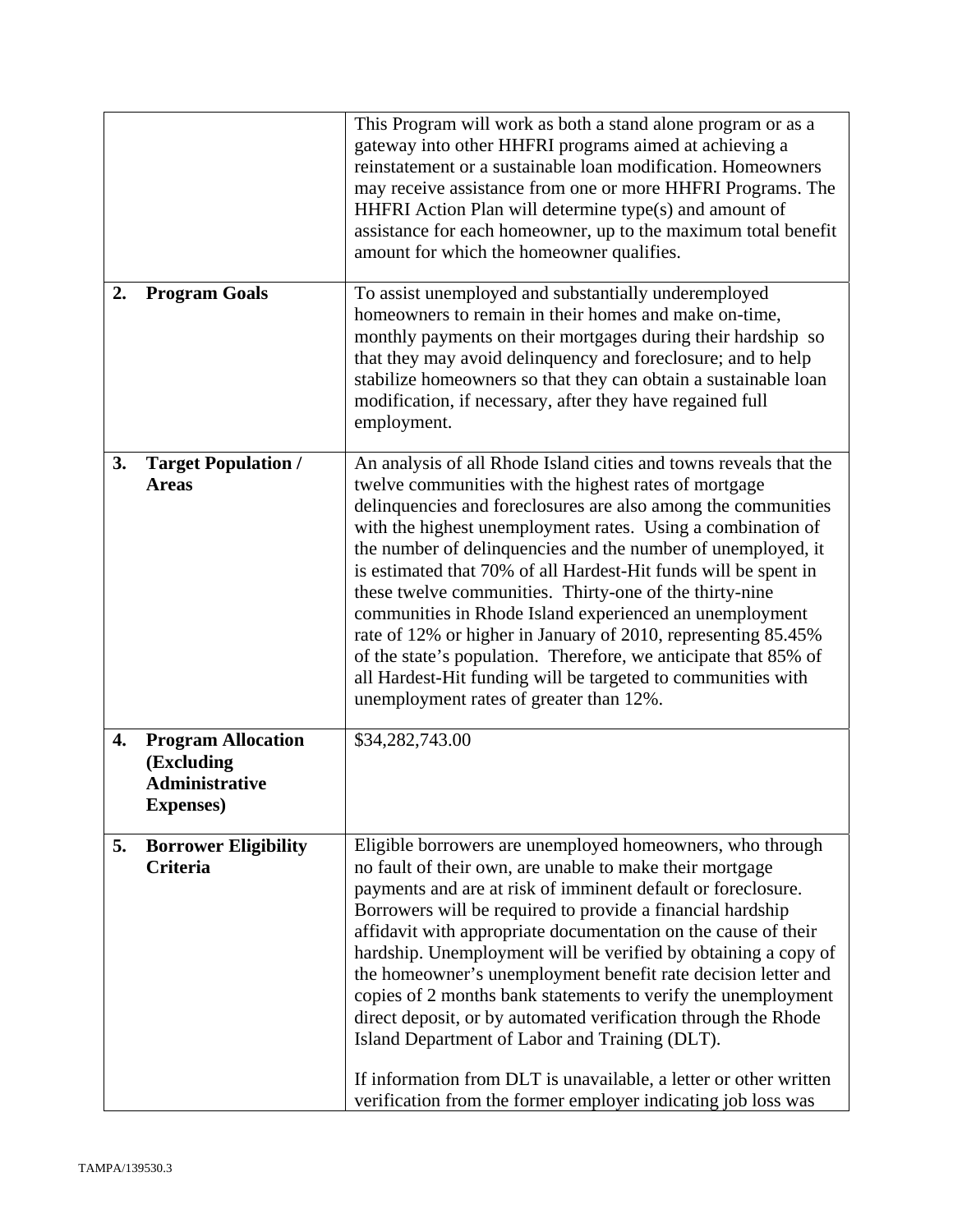|    |                                                       | not the fault of the borrower will serve as a substitute.                                                                                                                                                                                                                                                                                                                                                                                               |
|----|-------------------------------------------------------|---------------------------------------------------------------------------------------------------------------------------------------------------------------------------------------------------------------------------------------------------------------------------------------------------------------------------------------------------------------------------------------------------------------------------------------------------------|
|    |                                                       | The borrower must currently occupy the property as his/her<br>primary residence. The unemployed homeowner must have been<br>obligated on the original note.                                                                                                                                                                                                                                                                                             |
|    |                                                       | Eligible borrowers must have monthly mortgage payments that<br>are greater than 31% of their gross monthly household income<br>and must be able to document the unemployment hardship that<br>has placed them at risk of imminent default or foreclosure.                                                                                                                                                                                               |
|    |                                                       | Household income must be fully documented and verifiable,<br>income limits apply based on borrowers household gross annual<br>income and family size. Rhode Island's Mortgage Revenue<br>Bond income limits apply to all assistance programs. These<br>eligibility limits are based on the current income and family<br>size. Currently, one or two person households can earn up to<br>\$87,800. Households of three or more can earn up to \$102,400. |
|    |                                                       | Self-employed borrowers will be required to document loss of<br>business and income and submit appropriate documentation.                                                                                                                                                                                                                                                                                                                               |
|    |                                                       | Homeowner must contribute the greater of \$250 or 31% of the<br>total gross monthly household income toward their mortgage<br>obligation. They must make their portion of the mortgage<br>payment as directed by Rhode Island Housing or its designee, on<br>time; and must actively seek reemployment during the<br>assistance period.                                                                                                                 |
|    |                                                       | Borrower is able to satisfy program guidelines.                                                                                                                                                                                                                                                                                                                                                                                                         |
| 6. | <b>Property / Loan</b><br><b>Eligibility Criteria</b> | Assistance will be provided to owner-occupied one-to four-<br>family Rhode Island properties and condominiums provided the<br>original mortgage was not greater than \$729,750.                                                                                                                                                                                                                                                                         |
| 7. | <b>Program Exclusions</b>                             | Homeowner owns other real property.                                                                                                                                                                                                                                                                                                                                                                                                                     |
|    |                                                       | Homeowner has cash reserves, non-retirement liquid assets,<br>exceeding the greater of \$5,000 or 3 months of principal,<br>interest, taxes, insurance and applicable homeowner association<br>dues.                                                                                                                                                                                                                                                    |
|    |                                                       | Homeowners with a total PITI payment of less than 31% of<br>current gross monthly income are not eligible.                                                                                                                                                                                                                                                                                                                                              |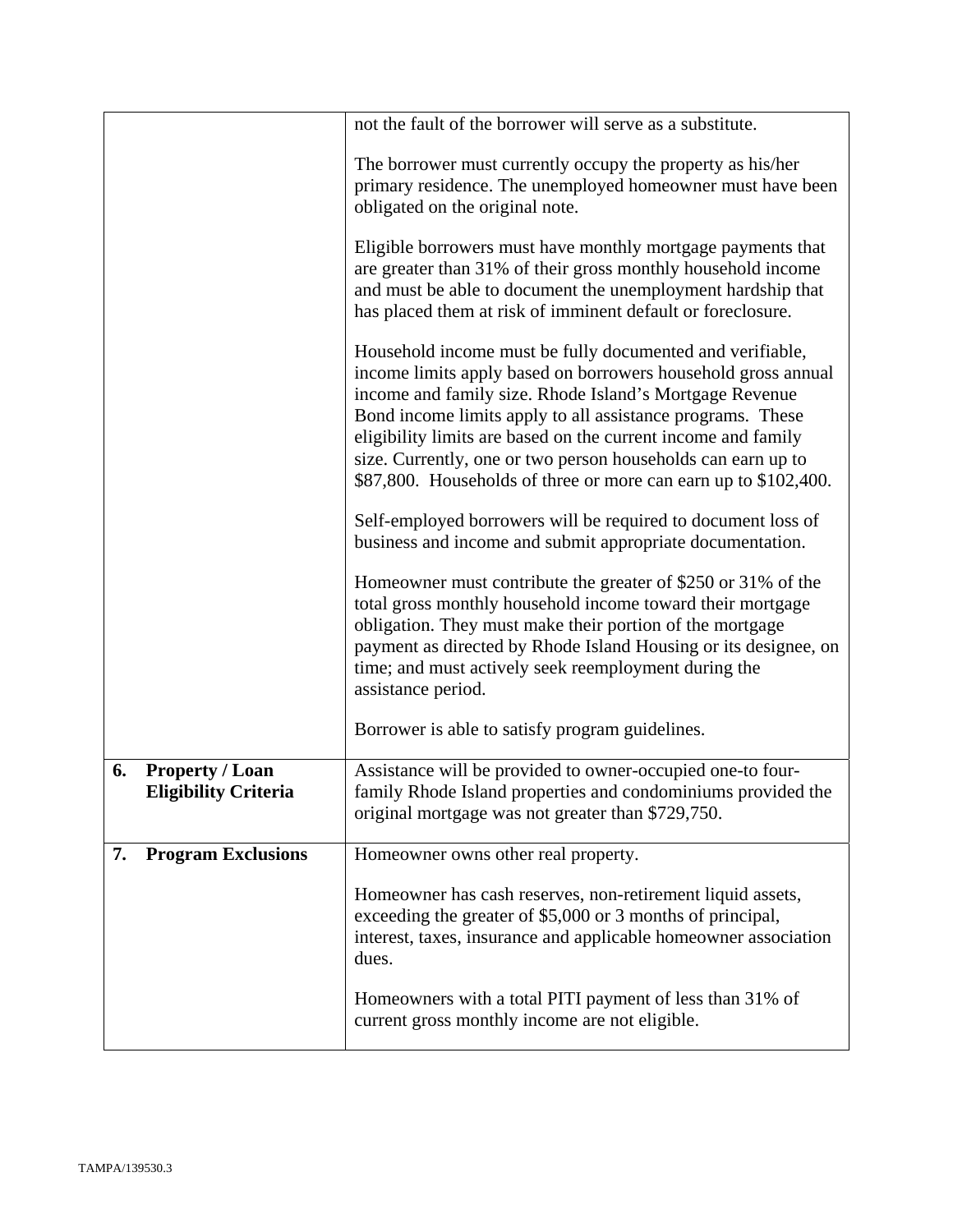| 8. | <b>Structure of Assistance</b>                                | Funds will be provided in the form of a zero-percent interest,<br>non-recourse, non-amortizing loan secured by the property and<br>forgivable at 20% per year over 5 years, if the homeowner<br>fulfills his or her obligations on a timely basis under the<br>assistance agreement. Borrowers who refinance, transfer title or<br>sell the property within the five-year period must repay the loan<br>on a pro-rata basis provided there is sufficient equity from such<br>refinance, title transfer or sale. Recycled funds will be returned<br>to the HHFRI Program for additional use through December 31,<br>2017. After December 31, 2017, all remaining and recaptured<br>funds will be returned to Treasury. |
|----|---------------------------------------------------------------|-----------------------------------------------------------------------------------------------------------------------------------------------------------------------------------------------------------------------------------------------------------------------------------------------------------------------------------------------------------------------------------------------------------------------------------------------------------------------------------------------------------------------------------------------------------------------------------------------------------------------------------------------------------------------------------------------------------------------|
| 9. | <b>Per Household</b><br><b>Assistance</b>                     | Maximum amount available per household is \$6,000.<br>When MPA-UP interacts with other HHFRI programs (LMA-<br>HAMP or LMA-Non-HAMP and TIHA), maximum household<br>assistance is capped at \$14,500. When MPA-UP interacts with<br>MFA, maximum household assistance is capped at \$10,000.                                                                                                                                                                                                                                                                                                                                                                                                                          |
|    | 10. Duration of Assistance                                    | The duration of the assistance is determined by the individual<br>need of each eligible borrower up to the maximum household<br>limit of \$6,000. The homeowner may continue receiving<br>assistance for up to 2 months after reemployment as long as the<br>program household limit has not been reached.<br>Assistance will be distributed to the lender/servicer on a<br>monthly basis.                                                                                                                                                                                                                                                                                                                            |
|    | 11. Estimated Number of<br>Participating<br>Households        | Based on the allocation of funds it is anticipated that<br>approximately 6,000 households will receive up to \$6,000. It is<br>estimated that 4,750 of these households may receive additional<br>assistance through other HHFRI programs.                                                                                                                                                                                                                                                                                                                                                                                                                                                                            |
|    | 12. Program Inception /<br><b>Duration</b>                    | December 1, 2010 to December 31, 2012.                                                                                                                                                                                                                                                                                                                                                                                                                                                                                                                                                                                                                                                                                |
|    | 13. Program Interactions<br>with Other HFA<br><b>Programs</b> | When MPA-UP interacts with other HHFRI programs (LMA-<br>HAMP or LMA-Non-HAMP and TIHA), maximum household<br>assistance is capped at \$14,500. When MPA-UP interacts with<br>MFA, maximum household assistance is capped at \$10,000.                                                                                                                                                                                                                                                                                                                                                                                                                                                                                |
|    | 14. Program Interactions<br>with HAMP                         | MPA-UP compliments the federal HAMP-UP Program by<br>providing assistance to unemployed homeowners who do not<br>qualify for it. For those that do qualify for HAMP-UP, MPA-UP<br>assistance may precede a HAMP-UP forbearance or be used to<br>extend it.                                                                                                                                                                                                                                                                                                                                                                                                                                                            |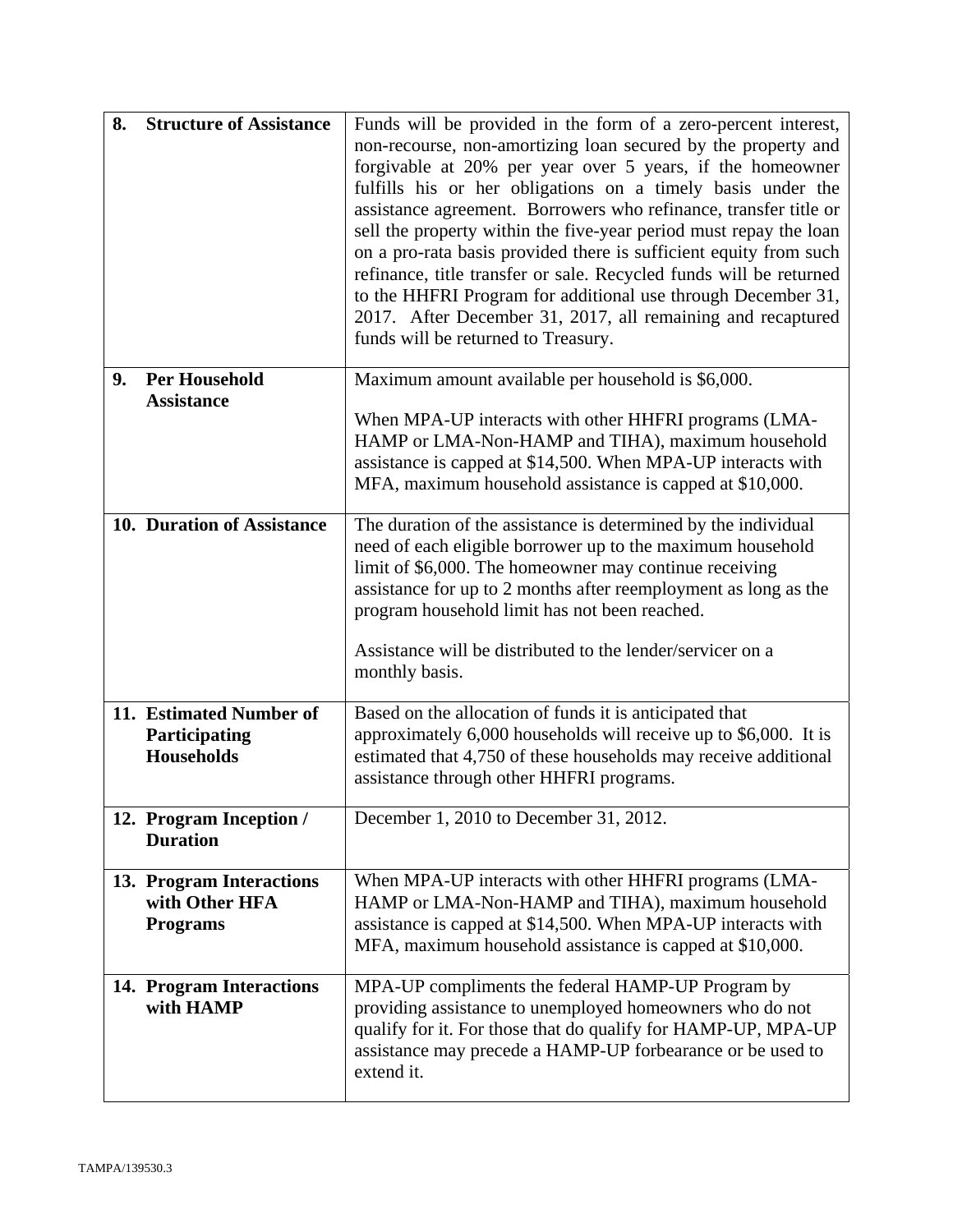|                                                                         | Lender/Servicers are required to have a written policy detailing<br>when a monthly mortgage payment under HAMP-UP will be<br>required and how it will be determined, and the policy can not<br>change based on the availability of a HHFRI program. |
|-------------------------------------------------------------------------|-----------------------------------------------------------------------------------------------------------------------------------------------------------------------------------------------------------------------------------------------------|
| 15. Program Leverage with<br><b>Other Financial</b><br><b>Resources</b> | There is no investor match required for this program. However,<br>lender/servicers must be willing to participate.                                                                                                                                  |
| 16. Qualify as an<br>Unemployment<br>Program                            | $\boxtimes$ Yes<br>$\square$ No                                                                                                                                                                                                                     |